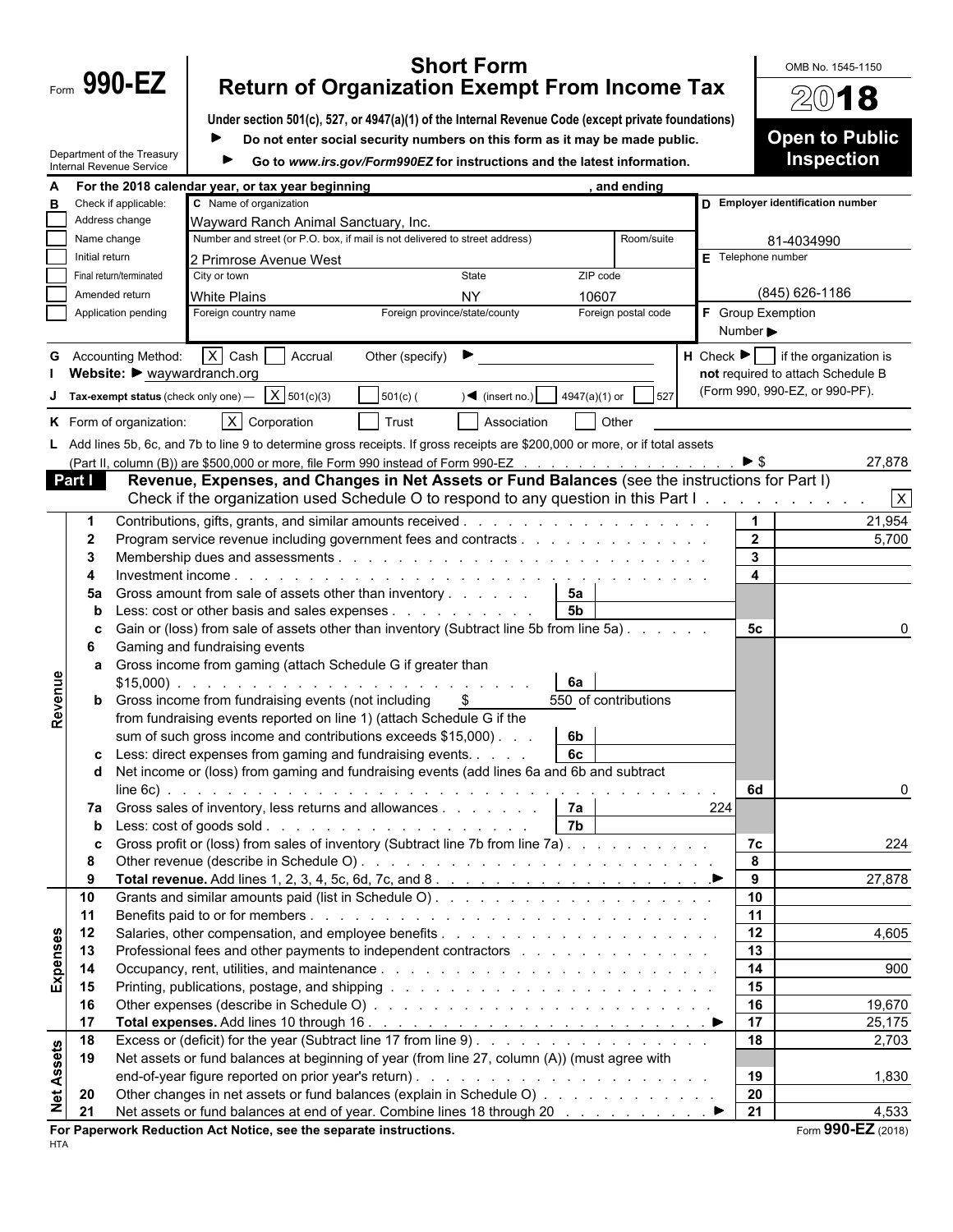|                                                            | Form 990-EZ (2018)<br>Wayward Ranch Animal Sanctuary, Inc.                                                                                                        |                                                                       |                                                                   |          | 81-4034990                                                                                       |     | Page 2                                        |
|------------------------------------------------------------|-------------------------------------------------------------------------------------------------------------------------------------------------------------------|-----------------------------------------------------------------------|-------------------------------------------------------------------|----------|--------------------------------------------------------------------------------------------------|-----|-----------------------------------------------|
| Part II Balance Sheets. (see the instructions for Part II) |                                                                                                                                                                   |                                                                       |                                                                   |          |                                                                                                  |     |                                               |
|                                                            |                                                                                                                                                                   |                                                                       |                                                                   |          |                                                                                                  |     |                                               |
|                                                            |                                                                                                                                                                   |                                                                       |                                                                   |          | (A) Beginning of year                                                                            |     | (B) End of year                               |
| 22                                                         |                                                                                                                                                                   |                                                                       |                                                                   |          | 1,830 22                                                                                         | 23  | 4,533                                         |
| 23<br>24                                                   |                                                                                                                                                                   |                                                                       |                                                                   |          |                                                                                                  | 24  |                                               |
| 25                                                         |                                                                                                                                                                   |                                                                       |                                                                   |          | 1,830 25                                                                                         |     | 4,533                                         |
| 26                                                         |                                                                                                                                                                   |                                                                       |                                                                   |          |                                                                                                  | 26  |                                               |
| 27                                                         | Net assets or fund balances (line 27 of column (B) must agree with line 21).                                                                                      |                                                                       |                                                                   |          | $1,830$ 27                                                                                       |     | 4,533                                         |
|                                                            | Part III Statement of Program Service Accomplishments (see the instructions for Part III)                                                                         |                                                                       |                                                                   |          |                                                                                                  |     |                                               |
|                                                            | Check if the organization used Schedule O to respond to any question in this Part III.                                                                            |                                                                       |                                                                   |          |                                                                                                  |     | <b>Expenses</b><br>(Required for section      |
|                                                            | What is the organization's primary exempt purpose?<br>Describe the organization's program service accomplishments for each of its three largest program services, | Animal Rescue and Sanctuary                                           |                                                                   |          |                                                                                                  |     | $501(c)(3)$ and $501(c)(4)$                   |
|                                                            | as measured by expenses. In a clear and concise manner, describe the services provided, the number of                                                             |                                                                       |                                                                   |          |                                                                                                  |     | organizations; optional<br>for others.)       |
|                                                            | persons benefited, and other relevant information for each program title.                                                                                         |                                                                       |                                                                   |          |                                                                                                  |     |                                               |
|                                                            | 28 The organization rescues dogs, cats and other animals throughout the state of<br>New York and rehabilitates, fosters and makes them available for adoption     |                                                                       |                                                                   |          |                                                                                                  |     |                                               |
|                                                            | into permanent and loving homes.                                                                                                                                  |                                                                       |                                                                   |          |                                                                                                  |     |                                               |
|                                                            | (Grants \$                                                                                                                                                        | ) If this amount includes foreign grants, check here ▶                |                                                                   |          |                                                                                                  | 28a | 50,840                                        |
| 29                                                         |                                                                                                                                                                   |                                                                       |                                                                   |          |                                                                                                  |     |                                               |
|                                                            |                                                                                                                                                                   |                                                                       |                                                                   |          |                                                                                                  |     |                                               |
|                                                            | (Grants \$                                                                                                                                                        | If this amount includes foreign grants, check here ▶                  |                                                                   |          |                                                                                                  | 29a |                                               |
| 30                                                         |                                                                                                                                                                   |                                                                       |                                                                   |          |                                                                                                  |     |                                               |
|                                                            |                                                                                                                                                                   |                                                                       |                                                                   |          |                                                                                                  |     |                                               |
|                                                            | (Grants \$                                                                                                                                                        | If this amount includes foreign grants, check here $. 1. 1. 1. 1. 1.$ |                                                                   |          |                                                                                                  | 30a |                                               |
|                                                            |                                                                                                                                                                   |                                                                       |                                                                   |          |                                                                                                  |     |                                               |
|                                                            | (Grants \$                                                                                                                                                        | ) If this amount includes foreign grants, check here ▶                |                                                                   |          |                                                                                                  | 31a |                                               |
|                                                            |                                                                                                                                                                   |                                                                       |                                                                   |          |                                                                                                  | 32  | 50,840                                        |
|                                                            | Part IV List of Officers, Directors, Trustees, and Key Employees (list each one even if not compensated—see the instructions for Part IV)                         |                                                                       |                                                                   |          |                                                                                                  |     |                                               |
|                                                            |                                                                                                                                                                   |                                                                       | (c) Reportable                                                    |          |                                                                                                  |     |                                               |
|                                                            | (a) Name and title                                                                                                                                                | (b) Average<br>hours per week<br>devoted to position                  | compensation<br>(Forms W-2/1099-MISC)<br>(if not paid, enter -0-) |          | (d) Health benefits,<br>contributions to<br>employee benefit plans,<br>and deferred compensation |     | (e) Estimated amount of<br>other compensation |
|                                                            | Eleni Calomiris                                                                                                                                                   |                                                                       |                                                                   |          |                                                                                                  |     |                                               |
| President                                                  |                                                                                                                                                                   | 70.00<br>Hr/WK                                                        |                                                                   | 0        |                                                                                                  | U   | $\Omega$                                      |
|                                                            | <b>Courtney Farquhar</b>                                                                                                                                          |                                                                       |                                                                   |          |                                                                                                  |     |                                               |
| Treasurer                                                  |                                                                                                                                                                   | 1.00<br>Hr/WK                                                         |                                                                   | $\Omega$ |                                                                                                  |     |                                               |
|                                                            | Adam Breaux                                                                                                                                                       |                                                                       |                                                                   |          |                                                                                                  |     |                                               |
| Secretary                                                  |                                                                                                                                                                   | 70.00<br>Hr/WK                                                        |                                                                   | $\Omega$ |                                                                                                  |     |                                               |
| Director                                                   | Kara Vilchek                                                                                                                                                      | 1.00                                                                  |                                                                   | $\Omega$ |                                                                                                  |     | n                                             |
|                                                            | Maria Roumiantseva                                                                                                                                                | Hr/WK                                                                 |                                                                   |          |                                                                                                  |     |                                               |
| Director                                                   |                                                                                                                                                                   | 1.00<br>Hr/WK                                                         |                                                                   | $\Omega$ |                                                                                                  |     |                                               |
|                                                            | Abbie Levitt                                                                                                                                                      |                                                                       |                                                                   |          |                                                                                                  |     |                                               |
| Director                                                   |                                                                                                                                                                   | 1.00<br>Hr/WK                                                         |                                                                   | $\Omega$ |                                                                                                  |     | O                                             |
|                                                            |                                                                                                                                                                   |                                                                       |                                                                   |          |                                                                                                  |     |                                               |
|                                                            |                                                                                                                                                                   | Hr/WK                                                                 |                                                                   |          |                                                                                                  |     |                                               |
|                                                            |                                                                                                                                                                   |                                                                       |                                                                   |          |                                                                                                  |     |                                               |
|                                                            |                                                                                                                                                                   | Hr/WK                                                                 |                                                                   |          |                                                                                                  |     |                                               |
|                                                            |                                                                                                                                                                   |                                                                       |                                                                   |          |                                                                                                  |     |                                               |
|                                                            |                                                                                                                                                                   | Hr/WK                                                                 |                                                                   |          |                                                                                                  |     |                                               |
|                                                            |                                                                                                                                                                   |                                                                       |                                                                   |          |                                                                                                  |     |                                               |
|                                                            |                                                                                                                                                                   | Hr/WK                                                                 |                                                                   |          |                                                                                                  |     |                                               |
|                                                            |                                                                                                                                                                   | Hr/WK                                                                 |                                                                   |          |                                                                                                  |     |                                               |
|                                                            |                                                                                                                                                                   |                                                                       |                                                                   |          |                                                                                                  |     |                                               |
|                                                            |                                                                                                                                                                   |                                                                       |                                                                   |          |                                                                                                  |     |                                               |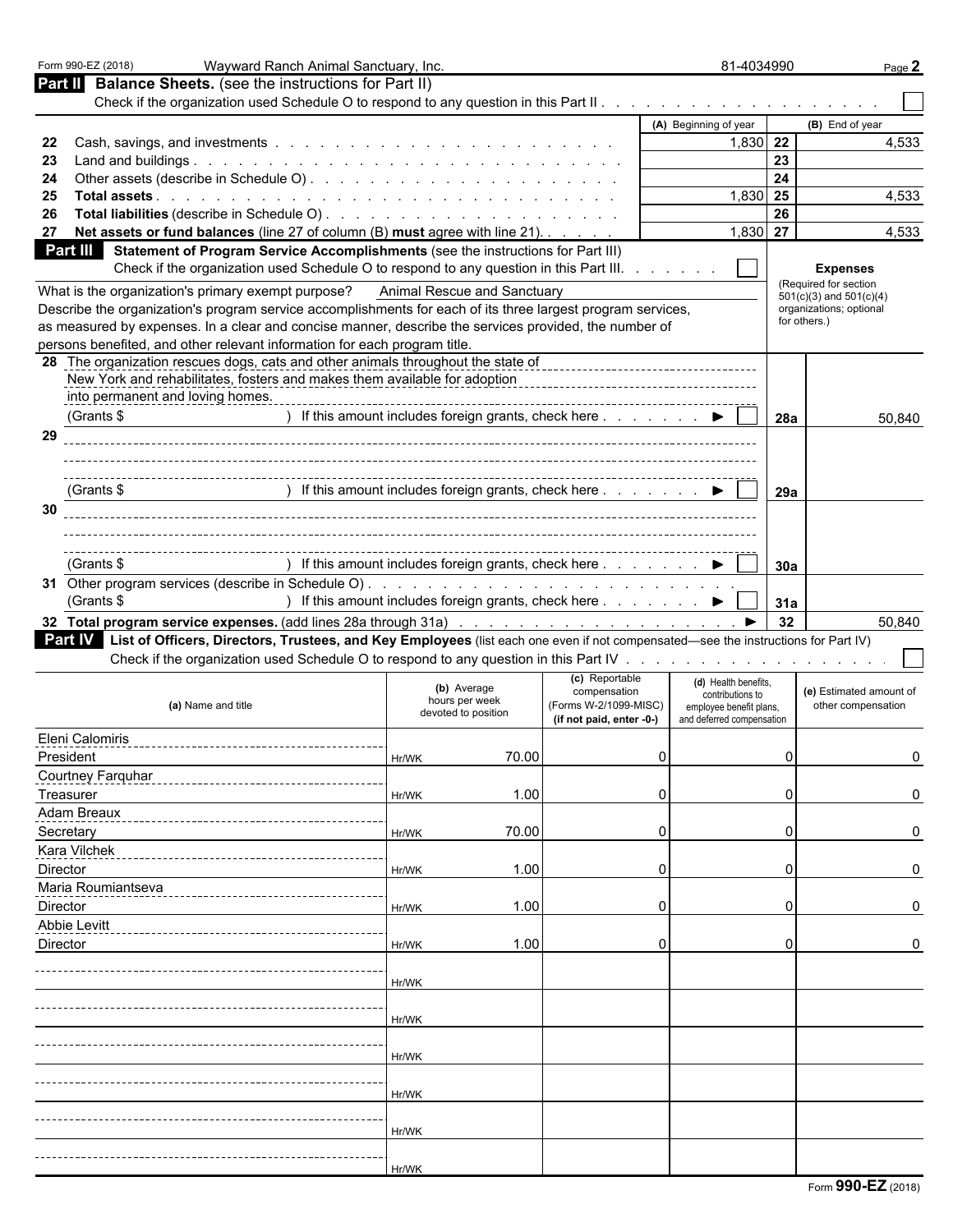|               | Form 990-EZ (2018) | Wayward Ranch Animal Sanctuary, Inc.                                                                                                                                                                             | 81-4034990            | Page $3$                     |  |
|---------------|--------------------|------------------------------------------------------------------------------------------------------------------------------------------------------------------------------------------------------------------|-----------------------|------------------------------|--|
| <b>Part V</b> |                    | Other Information (Note the Schedule A and personal benefit contract statement requirements in the                                                                                                               |                       |                              |  |
|               |                    | instructions for Part V) Check if the organization used Schedule O to respond to any question in this Part V.                                                                                                    |                       |                              |  |
|               |                    |                                                                                                                                                                                                                  |                       | Yes   No                     |  |
| 33            |                    | Did the organization engage in any significant activity not previously reported to the IRS? If "Yes," provide a                                                                                                  |                       |                              |  |
|               |                    |                                                                                                                                                                                                                  | 33                    | X                            |  |
| 34            |                    | Were any significant changes made to the organizing or governing documents? If "Yes," attach a conformed                                                                                                         |                       |                              |  |
|               |                    | copy of the amended documents if they reflect a change to the organization's name. Otherwise, explain the                                                                                                        |                       |                              |  |
|               |                    |                                                                                                                                                                                                                  | 34                    |                              |  |
|               |                    | 35 a Did the organization have unrelated business gross income of \$1,000 or more during the year from business                                                                                                  |                       |                              |  |
|               |                    | activities (such as those reported on lines 2, 6a, and 7a, among others)?                                                                                                                                        | 35a                   | X                            |  |
|               |                    | <b>b</b> If "Yes" to line 35a, has the organization filed a Form 990-T for the year? If "No," provide an explanation in Schedule O.                                                                              | 35b                   |                              |  |
|               |                    | c Was the organization a section $501(c)(4)$ , $501(c)(5)$ , or $501(c)(6)$ organization subject to section 6033(e) notice,                                                                                      |                       | $\times$                     |  |
| 36            |                    | reporting, and proxy tax requirements during the year? If "Yes," complete Schedule C, Part III<br>Did the organization undergo a liquidation, dissolution, termination, or significant disposition of net assets | 35 <sub>c</sub>       |                              |  |
|               |                    |                                                                                                                                                                                                                  | 36                    |                              |  |
|               |                    | 37 a Enter amount of political expenditures, direct or indirect, as described in the instructions. ▶ 37a                                                                                                         |                       |                              |  |
|               |                    |                                                                                                                                                                                                                  | 37b                   | X                            |  |
|               |                    | 38 a Did the organization borrow from, or make any loans to, any officer, director, trustee, or key employee or were                                                                                             |                       |                              |  |
|               |                    | any such loans made in a prior year and still outstanding at the end of the tax year covered by this return?                                                                                                     | <b>38a</b>            | X                            |  |
|               |                    | <b>b</b> If "Yes," complete Schedule L, Part II and enter the total amount involved<br>38b                                                                                                                       |                       |                              |  |
| 39            |                    | Section 501(c)(7) organizations. Enter:                                                                                                                                                                          |                       |                              |  |
|               |                    | a Initiation fees and capital contributions included on line 9.<br><u>.</u> 39a                                                                                                                                  |                       |                              |  |
|               |                    | 39 <sub>b</sub><br>Gross receipts, included on line 9, for public use of club facilities                                                                                                                         |                       |                              |  |
|               |                    | 40 a Section $501(c)(3)$ organizations. Enter amount of tax imposed on the organization during the year under:                                                                                                   |                       |                              |  |
|               | section 4911 ▶     | ; section 4912 ► $\bullet$ ; section 4955 ►                                                                                                                                                                      |                       |                              |  |
|               |                    | <b>b</b> Section 501(c)(3), 501(c)(4), and 501(c)(29) organizations. Did the organization engage in any section 4958                                                                                             |                       |                              |  |
|               |                    | excess benefit transaction during the year, or did it engage in an excess benefit transaction in a prior year                                                                                                    |                       |                              |  |
|               |                    | that has not been reported on any of its prior Forms 990 or 990-EZ? If "Yes," complete Schedule L, Part I.                                                                                                       | 40b                   |                              |  |
|               |                    | c Section 501(c)(3), 501(c)(4), and 501(c)(29) organizations. Enter amount of tax imposed                                                                                                                        |                       |                              |  |
|               |                    | on organization managers or disqualified persons during the year under sections 4912,                                                                                                                            |                       |                              |  |
|               |                    |                                                                                                                                                                                                                  |                       |                              |  |
|               |                    | <b>d</b> Section 501(c)(3), 501(c)(4), and 501(c)(29) organizations. Enter amount of tax on line                                                                                                                 |                       |                              |  |
|               |                    |                                                                                                                                                                                                                  |                       |                              |  |
|               |                    | e All organizations. At any time during the tax year, was the organization a party to a prohibited tax shelter                                                                                                   |                       |                              |  |
|               |                    |                                                                                                                                                                                                                  | 40e                   |                              |  |
| 41            |                    | List the states with which a copy of this return is filed. $\blacktriangleright$ NY                                                                                                                              |                       |                              |  |
|               |                    | Telephone no. ▶                                                                                                                                                                                                  | <u>(917) 783-8330</u> |                              |  |
|               |                    | Located at ▶ 30 Loosestrife Lane<br>$ZIP + 4$<br>City Kerhonkson<br>ST NY                                                                                                                                        | 12446                 | -------------                |  |
|               |                    | <b>b</b> At any time during the calendar year, did the organization have an interest in or a signature or other authority over                                                                                   |                       | Yes No                       |  |
|               |                    | a financial account in a foreign country (such as a bank account, securities account, or other financial account)?                                                                                               | 42b                   | $\times$                     |  |
|               |                    | If "Yes," enter the name of the foreign country: ▶                                                                                                                                                               |                       |                              |  |
|               |                    | See the instructions for exceptions and filing requirements for FinCEN Form 114, Report of Foreign Bank and                                                                                                      |                       |                              |  |
|               |                    | Financial Accounts (FBAR).                                                                                                                                                                                       |                       |                              |  |
|               |                    | c At any time during the calendar year, did the organization maintain an office outside the United States?                                                                                                       | 42c                   |                              |  |
|               |                    | If "Yes," enter the name of the foreign country: ▶                                                                                                                                                               |                       |                              |  |
| 43            |                    | Section 4947(a)(1) nonexempt charitable trusts filing Form 990-EZ in lieu of Form 1041-Check here                                                                                                                |                       | $\blacktriangleright$ $\Box$ |  |
|               |                    | and enter the amount of tax-exempt interest received or accrued during the tax year<br>$\mathbf{E}$   43                                                                                                         |                       |                              |  |
|               |                    |                                                                                                                                                                                                                  |                       | Yes No                       |  |
|               |                    | 44 a Did the organization maintain any donor advised funds during the year? If "Yes," Form 990 must be                                                                                                           |                       |                              |  |
|               |                    |                                                                                                                                                                                                                  | 44a                   | X                            |  |
|               |                    | <b>b</b> Did the organization operate one or more hospital facilities during the year? If "Yes," Form 990 must be                                                                                                |                       |                              |  |
|               |                    | completed instead of Form 990-EZ.<br>والمتعاونة والمتعاونة والمتعاونة والمتعاونة والمتعاونة والمتعاونة والمتعاونة والمتعاونة والمتعاونة والمتعاونة                                                               | 44b                   | X                            |  |
|               |                    | c Did the organization receive any payments for indoor tanning services during the year?                                                                                                                         | 44c                   | $\pmb{\times}$               |  |
|               |                    | d If "Yes" to line 44c, has the organization filed a Form 720 to report these payments? If "No," provide an                                                                                                      |                       |                              |  |
|               |                    |                                                                                                                                                                                                                  | 44d                   |                              |  |
|               |                    | 45 a Did the organization have a controlled entity within the meaning of section 512(b)(13)?                                                                                                                     | 45a                   | X                            |  |
|               |                    | 45 b Did the organization receive any payment from or engage in any transaction with a controlled entity within the                                                                                              |                       |                              |  |
|               |                    | meaning of section 512(b)(13)? If "Yes," Form 990 and Schedule R may need to be completed instead of                                                                                                             |                       |                              |  |
|               |                    |                                                                                                                                                                                                                  | 45b                   |                              |  |
|               |                    |                                                                                                                                                                                                                  |                       |                              |  |

|  |  |  | Form 990-EZ (2018) |
|--|--|--|--------------------|
|--|--|--|--------------------|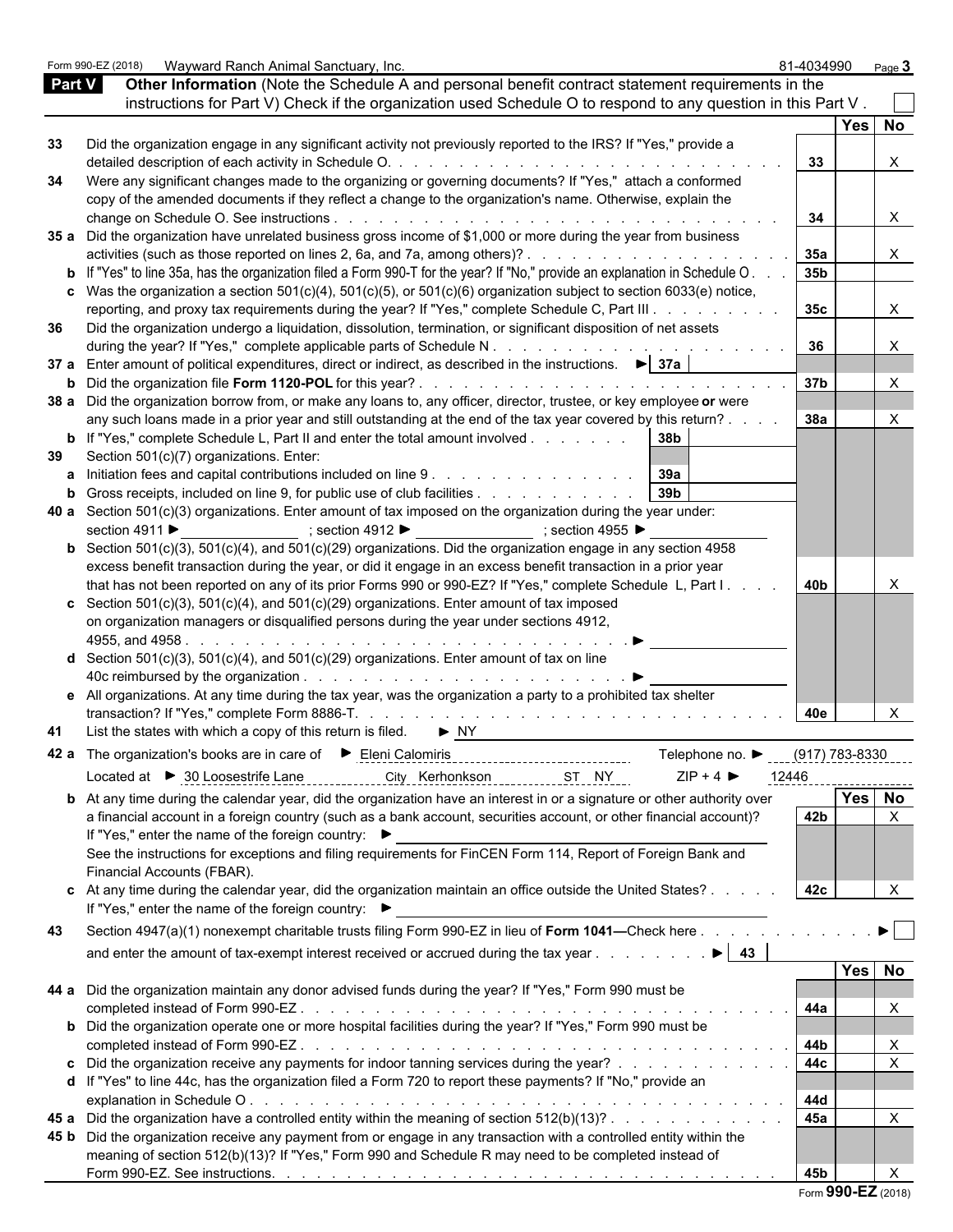**Yes No**

**46** Did the organization engage, directly or indirectly, in political campaign activities on behalf of or in opposition to candidates for public office? If "Yes," complete Schedule C, Part I. . . . . . . . . . . . . . . . . . . . . . . . . . . . . . . . . . . . . . . . . . . . **46** X

| <b>Part VI</b> | Section 501(c)(3) Organizations Only                                                                                     |            |     |    |
|----------------|--------------------------------------------------------------------------------------------------------------------------|------------|-----|----|
|                | All section 501(c)(3) organizations must answer questions 47–49b and 52, and complete the tables for lines<br>50 and 51. |            |     |    |
|                | Check if the organization used Schedule O to respond to any question in this Part VI                                     |            |     |    |
|                |                                                                                                                          |            | Yes | No |
| 47             | Did the organization engage in lobbying activities or have a section 501(h) election in effect during the tax            |            |     |    |
|                |                                                                                                                          |            |     |    |
| 48             | Is the organization a school as described in section $170(b)(1)(A)(ii)?$ If "Yes," complete Schedule E.                  | 48         |     |    |
|                | 49 a Did the organization make any transfers to an exempt non-charitable related organization?.                          | <b>49a</b> |     |    |
|                |                                                                                                                          | 49b        |     |    |

**50** Complete this table for the organization's five highest compensated employees (other than officers, directors, trustees, and key employees) who each received more than \$100,000 of compensation from the organization. If there is none, enter "None."

| (a) Name and title of each employee | (b) Average<br>hours per week<br>devoted to position |                  | (c) Reportable<br>compensation<br>(Forms W-2/1099-MISC) | (d) Health benefits,<br>contributions to employee<br>benefit plans, and deferred<br>compensation | (e) Estimated amount of<br>other compensation |
|-------------------------------------|------------------------------------------------------|------------------|---------------------------------------------------------|--------------------------------------------------------------------------------------------------|-----------------------------------------------|
| Name None                           |                                                      |                  |                                                         |                                                                                                  |                                               |
| Title                               | Hr/WK                                                | .00              |                                                         |                                                                                                  |                                               |
| Name                                |                                                      |                  |                                                         |                                                                                                  |                                               |
| Title                               | Hr/WK                                                | .00              |                                                         |                                                                                                  |                                               |
| Name                                |                                                      |                  |                                                         |                                                                                                  |                                               |
| Title                               | Hr/WK                                                | .00 <sub>1</sub> |                                                         |                                                                                                  |                                               |
| Name                                |                                                      |                  |                                                         |                                                                                                  |                                               |
| Title                               | Hr/WK                                                | .00              |                                                         |                                                                                                  |                                               |
| Name                                |                                                      |                  |                                                         |                                                                                                  |                                               |
| Title                               | Hr/WK<br>$\cdots$                                    | .00 <sub>1</sub> |                                                         |                                                                                                  |                                               |

**f** Total number of other employees paid over \$100,000 . . . . . . . . . . . . ▶

**51** Complete this table for the organization's five highest compensated independent contractors who each received more than

\$100,000 of compensation from the organization. If there is none, enter "None."

|             | (a) Name and business address of each independent contractor |           |                        |          | (b) Type of service | (c) Compensation |
|-------------|--------------------------------------------------------------|-----------|------------------------|----------|---------------------|------------------|
| Name None   |                                                              | Str       |                        |          |                     |                  |
| <b>City</b> |                                                              | <b>ST</b> | ZIP                    |          |                     |                  |
| Name        |                                                              | Str       |                        |          |                     |                  |
| City        |                                                              | <b>ST</b> | ZIP                    |          |                     |                  |
| Name        |                                                              | Str       |                        |          |                     |                  |
| City        |                                                              | <b>ST</b> | ZIP                    |          |                     |                  |
| Name        |                                                              | Str       |                        |          |                     |                  |
| City        |                                                              | <b>ST</b> | ZIP                    |          |                     |                  |
| Name        |                                                              | Str       |                        |          |                     |                  |
| City        |                                                              | <b>ST</b> | ZIP<br>$\cdot$ $\cdot$ | $\cdots$ |                     |                  |

**d** Total number of other independent contractors each receiving over \$100,000 . . . . . . . . .

**52** Did the organization complete Schedule A? **Note:** All section 501(c)(3) organizations must attach a completed Schedule A . . . . . . . . . . . . . . . . . . . . . . . . . . . . . . . . . . . . . . . . . . . . . . X **Yes No**

Under penalties of perjury, I declare that I have examined this return, including accompanying schedules and statements, and to the best of my knowledge and belief, it is true, correct, and complete. Declaration of preparer (other than officer) is based on all information of which preparer has any knowledge.

| President                   |  |  |  |  |
|-----------------------------|--|--|--|--|
|                             |  |  |  |  |
|                             |  |  |  |  |
|                             |  |  |  |  |
|                             |  |  |  |  |
| (615) 361-9445<br>Phone no. |  |  |  |  |
| No                          |  |  |  |  |
|                             |  |  |  |  |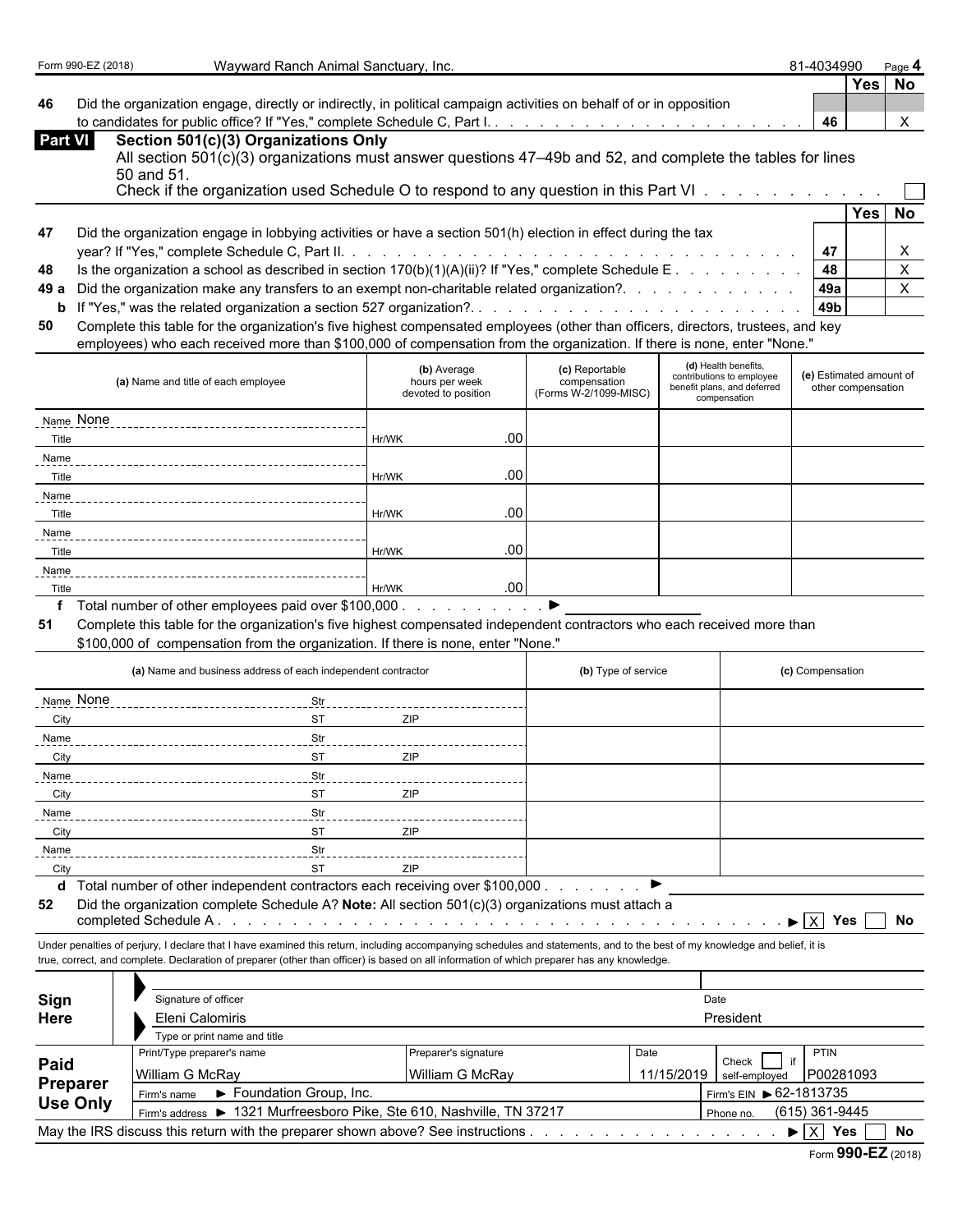| <b>SCHEDULE A</b> |  |                      |
|-------------------|--|----------------------|
|                   |  | (Form 990 or 990-EZ) |

# **Public Charity Status and Public Support** <br> **Combine in a creation finite in a section finite)** creation (2017) and concernate charitable trust  $\sqrt{2018}$

**Complete if the organization is a section 501(c)(3) organization or a section 4947(a)(1) nonexempt charitable trust.**

▶ Attach to Form 990 or Form 990-EZ. **Open to Public** 

72

|        | Department of the Treasury<br>Internal Revenue Service                                                                                                                                                     |                                               |                                                                        | ► Go to www.irs.gov/Form990 for instructions and the latest information.                                                                                                                                                                                                                                                                                                                                                                                                         |     |                                                                   |                                                         | Inspection                                            |  |  |  |
|--------|------------------------------------------------------------------------------------------------------------------------------------------------------------------------------------------------------------|-----------------------------------------------|------------------------------------------------------------------------|----------------------------------------------------------------------------------------------------------------------------------------------------------------------------------------------------------------------------------------------------------------------------------------------------------------------------------------------------------------------------------------------------------------------------------------------------------------------------------|-----|-------------------------------------------------------------------|---------------------------------------------------------|-------------------------------------------------------|--|--|--|
|        | Name of the organization                                                                                                                                                                                   |                                               |                                                                        |                                                                                                                                                                                                                                                                                                                                                                                                                                                                                  |     |                                                                   | <b>Employer identification number</b>                   |                                                       |  |  |  |
|        | Wayward Ranch Animal Sanctuary, Inc.                                                                                                                                                                       |                                               |                                                                        |                                                                                                                                                                                                                                                                                                                                                                                                                                                                                  |     |                                                                   |                                                         | 81-4034990                                            |  |  |  |
| Part I |                                                                                                                                                                                                            |                                               |                                                                        | Reason for Public Charity Status (All organizations must complete this part.) See instructions.                                                                                                                                                                                                                                                                                                                                                                                  |     |                                                                   |                                                         |                                                       |  |  |  |
|        |                                                                                                                                                                                                            |                                               |                                                                        | The organization is not a private foundation because it is: (For lines 1 through 12, check only one box.)<br>A church, convention of churches, or association of churches described in section 170(b)(1)(A)(i).                                                                                                                                                                                                                                                                  |     |                                                                   |                                                         |                                                       |  |  |  |
| 1<br>2 |                                                                                                                                                                                                            |                                               |                                                                        |                                                                                                                                                                                                                                                                                                                                                                                                                                                                                  |     |                                                                   |                                                         |                                                       |  |  |  |
|        |                                                                                                                                                                                                            |                                               |                                                                        | A school described in section 170(b)(1)(A)(ii). (Attach Schedule E (Form 990 or 990-EZ).)                                                                                                                                                                                                                                                                                                                                                                                        |     |                                                                   |                                                         |                                                       |  |  |  |
| 3      |                                                                                                                                                                                                            |                                               |                                                                        | A hospital or a cooperative hospital service organization described in section 170(b)(1)(A)(iii).                                                                                                                                                                                                                                                                                                                                                                                |     |                                                                   |                                                         |                                                       |  |  |  |
| 4      |                                                                                                                                                                                                            | hospital's name, city, and state:             |                                                                        | A medical research organization operated in conjunction with a hospital described in section 170(b)(1)(A)(iii). Enter the                                                                                                                                                                                                                                                                                                                                                        |     |                                                                   |                                                         |                                                       |  |  |  |
| 5      |                                                                                                                                                                                                            | section 170(b)(1)(A)(iv). (Complete Part II.) |                                                                        | An organization operated for the benefit of a college or university owned or operated by a governmental unit described in                                                                                                                                                                                                                                                                                                                                                        |     |                                                                   |                                                         |                                                       |  |  |  |
| 6      |                                                                                                                                                                                                            |                                               |                                                                        | A federal, state, or local government or governmental unit described in section 170(b)(1)(A)(v).                                                                                                                                                                                                                                                                                                                                                                                 |     |                                                                   |                                                         |                                                       |  |  |  |
| 7      | $\mathsf{X}$<br>An organization that normally receives a substantial part of its support from a governmental unit or from the general public<br>described in section 170(b)(1)(A)(vi). (Complete Part II.) |                                               |                                                                        |                                                                                                                                                                                                                                                                                                                                                                                                                                                                                  |     |                                                                   |                                                         |                                                       |  |  |  |
| 8      |                                                                                                                                                                                                            |                                               |                                                                        | A community trust described in section 170(b)(1)(A)(vi). (Complete Part II.)                                                                                                                                                                                                                                                                                                                                                                                                     |     |                                                                   |                                                         |                                                       |  |  |  |
| 9      | university:                                                                                                                                                                                                |                                               |                                                                        | An agricultural research organization described in section 170(b)(1)(A)(ix) operated in conjunction with a land-grant college<br>or university or a non-land-grant college of agriculture (see instructions). Enter the name, city, and state of the college or                                                                                                                                                                                                                  |     |                                                                   |                                                         |                                                       |  |  |  |
| 10     |                                                                                                                                                                                                            |                                               |                                                                        | An organization that normally receives: (1) more than 33 1/3% of its support from contributions, membership fees, and gross<br>receipts from activities related to its exempt functions—subject to certain exceptions, and (2) no more than 33 1/3% of its<br>support from gross investment income and unrelated business taxable income (less section 511 tax) from businesses<br>acquired by the organization after June 30, 1975. See section 509(a)(2). (Complete Part III.) |     |                                                                   |                                                         |                                                       |  |  |  |
| 11     |                                                                                                                                                                                                            |                                               |                                                                        | An organization organized and operated exclusively to test for public safety. See section 509(a)(4).                                                                                                                                                                                                                                                                                                                                                                             |     |                                                                   |                                                         |                                                       |  |  |  |
| 12     |                                                                                                                                                                                                            |                                               |                                                                        | An organization organized and operated exclusively for the benefit of, to perform the functions of, or to carry out the purposes<br>of one or more publicly supported organizations described in section 509(a)(1) or section 509(a)(2). See section 509(a)(3).<br>Check the box in lines 12a through 12d that describes the type of supporting organization and complete lines 12e, 12f, and 12g.                                                                               |     |                                                                   |                                                         |                                                       |  |  |  |
| a      |                                                                                                                                                                                                            |                                               | organization. You must complete Part IV, Sections A and B.             | Type I. A supporting organization operated, supervised, or controlled by its supported organization(s), typically by giving<br>the supported organization(s) the power to regularly appoint or elect a majority of the directors or trustees of the supporting                                                                                                                                                                                                                   |     |                                                                   |                                                         |                                                       |  |  |  |
| b      |                                                                                                                                                                                                            |                                               | organization(s). You must complete Part IV, Sections A and C.          | Type II. A supporting organization supervised or controlled in connection with its supported organization(s), by having<br>control or management of the supporting organization vested in the same persons that control or manage the supported                                                                                                                                                                                                                                  |     |                                                                   |                                                         |                                                       |  |  |  |
| c      |                                                                                                                                                                                                            |                                               |                                                                        | Type III functionally integrated. A supporting organization operated in connection with, and functionally integrated with,<br>its supported organization(s) (see instructions). You must complete Part IV, Sections A, D, and E.                                                                                                                                                                                                                                                 |     |                                                                   |                                                         |                                                       |  |  |  |
| d      |                                                                                                                                                                                                            |                                               |                                                                        | Type III non-functionally integrated. A supporting organization operated in connection with its supported organization(s)<br>that is not functionally integrated. The organization generally must satisfy a distribution requirement and an attentiveness                                                                                                                                                                                                                        |     |                                                                   |                                                         |                                                       |  |  |  |
| е      |                                                                                                                                                                                                            |                                               |                                                                        | requirement (see instructions). You must complete Part IV, Sections A and D, and Part V.<br>Check this box if the organization received a written determination from the IRS that it is a Type I, Type II, Type III                                                                                                                                                                                                                                                              |     |                                                                   |                                                         |                                                       |  |  |  |
|        |                                                                                                                                                                                                            |                                               |                                                                        | functionally integrated, or Type III non-functionally integrated supporting organization.<br>Enter the number of supported organizations                                                                                                                                                                                                                                                                                                                                         |     |                                                                   |                                                         | $\overline{0}$                                        |  |  |  |
|        |                                                                                                                                                                                                            |                                               | Provide the following information about the supported organization(s). |                                                                                                                                                                                                                                                                                                                                                                                                                                                                                  |     |                                                                   |                                                         |                                                       |  |  |  |
|        | (i) Name of supported organization                                                                                                                                                                         |                                               | $(ii)$ EIN                                                             | (iii) Type of organization<br>(described on lines 1-10<br>above (see instructions))                                                                                                                                                                                                                                                                                                                                                                                              |     | (iv) Is the organization<br>listed in your governing<br>document? | (v) Amount of monetary<br>support (see<br>instructions) | (vi) Amount of<br>other support (see<br>instructions) |  |  |  |
|        |                                                                                                                                                                                                            |                                               |                                                                        |                                                                                                                                                                                                                                                                                                                                                                                                                                                                                  | Yes | No                                                                |                                                         |                                                       |  |  |  |
| (A)    |                                                                                                                                                                                                            |                                               |                                                                        |                                                                                                                                                                                                                                                                                                                                                                                                                                                                                  |     |                                                                   |                                                         |                                                       |  |  |  |
| (B)    |                                                                                                                                                                                                            |                                               |                                                                        |                                                                                                                                                                                                                                                                                                                                                                                                                                                                                  |     |                                                                   |                                                         |                                                       |  |  |  |
| (C)    |                                                                                                                                                                                                            |                                               |                                                                        |                                                                                                                                                                                                                                                                                                                                                                                                                                                                                  |     |                                                                   |                                                         |                                                       |  |  |  |
| (D)    |                                                                                                                                                                                                            |                                               |                                                                        |                                                                                                                                                                                                                                                                                                                                                                                                                                                                                  |     |                                                                   |                                                         |                                                       |  |  |  |
| (E)    |                                                                                                                                                                                                            |                                               |                                                                        |                                                                                                                                                                                                                                                                                                                                                                                                                                                                                  |     |                                                                   |                                                         |                                                       |  |  |  |

**Total** 0 0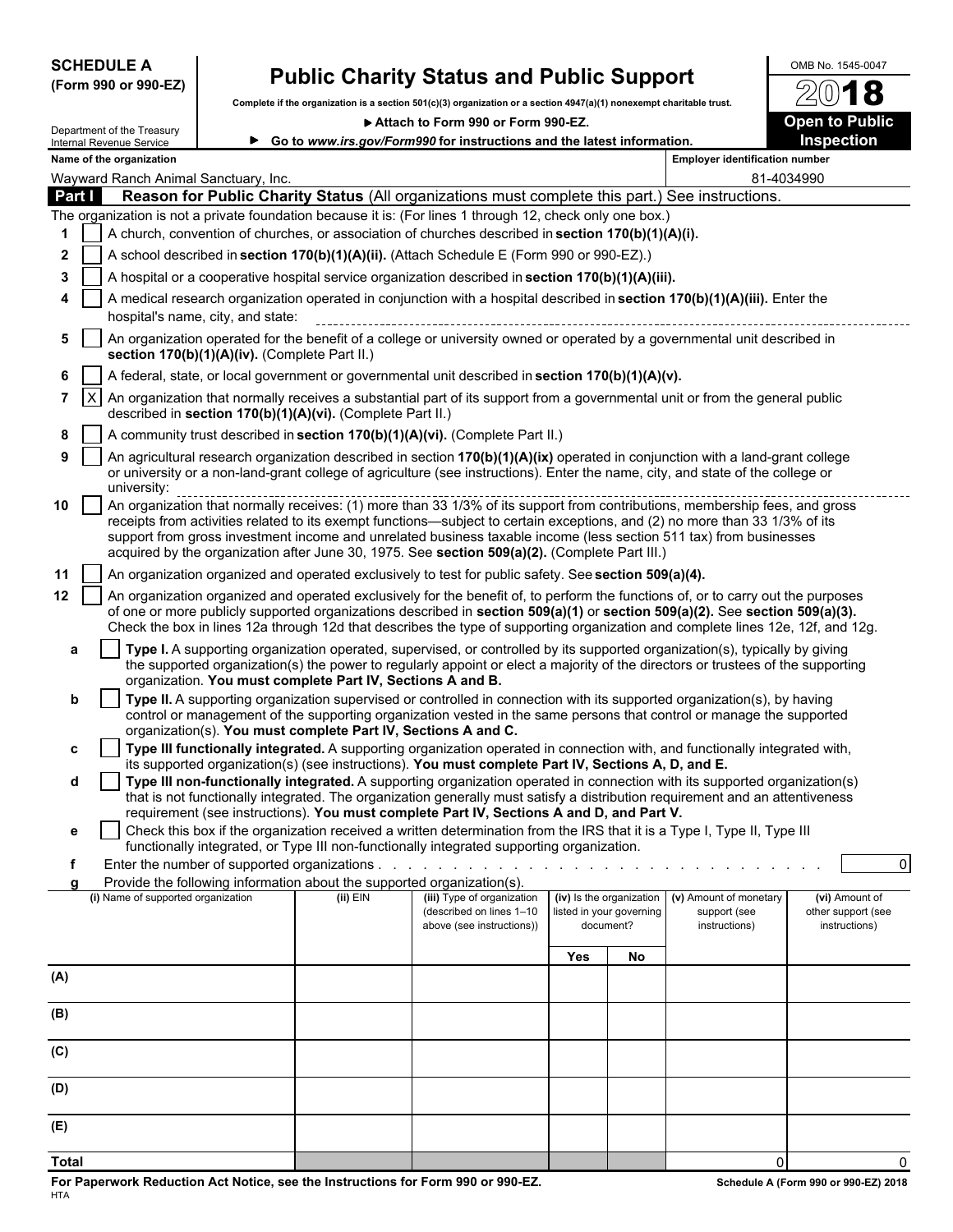|    | Schedule A (Form 990 or 990-EZ) 2018                                                                                                                                                                                                                                                                                                                                               | Wayward Ranch Animal Sanctuary, Inc. |          |            |            | 81-4034990 | Page 2                         |
|----|------------------------------------------------------------------------------------------------------------------------------------------------------------------------------------------------------------------------------------------------------------------------------------------------------------------------------------------------------------------------------------|--------------------------------------|----------|------------|------------|------------|--------------------------------|
|    | Part II<br>Support Schedule for Organizations Described in Sections 170(b)(1)(A)(iv) and 170(b)(1)(A)(vi)                                                                                                                                                                                                                                                                          |                                      |          |            |            |            |                                |
|    | (Complete only if you checked the box on line 5, 7, or 8 of Part I or if the organization failed to qualify under                                                                                                                                                                                                                                                                  |                                      |          |            |            |            |                                |
|    | Part III. If the organization fails to qualify under the tests listed below, please complete Part III.)                                                                                                                                                                                                                                                                            |                                      |          |            |            |            |                                |
|    | <b>Section A. Public Support</b>                                                                                                                                                                                                                                                                                                                                                   |                                      |          |            |            |            |                                |
|    | Calendar year (or fiscal year beginning in)                                                                                                                                                                                                                                                                                                                                        | (a) 2014                             | (b) 2015 | $(c)$ 2016 | $(d)$ 2017 | (e) 2018   | (f) Total                      |
|    |                                                                                                                                                                                                                                                                                                                                                                                    |                                      |          |            |            |            |                                |
| 1  | Gifts, grants, contributions, and                                                                                                                                                                                                                                                                                                                                                  |                                      |          |            |            |            |                                |
|    | membership fees received. (Do not                                                                                                                                                                                                                                                                                                                                                  |                                      |          |            |            |            |                                |
|    | include any "unusual grants.")                                                                                                                                                                                                                                                                                                                                                     | 0                                    | 0        | 0          | 20,174     | 55,154     | 75,328                         |
| 2  | Tax revenues levied for the                                                                                                                                                                                                                                                                                                                                                        |                                      |          |            |            |            |                                |
|    | organization's benefit and either paid                                                                                                                                                                                                                                                                                                                                             |                                      |          |            |            |            |                                |
|    | to or expended on its behalf                                                                                                                                                                                                                                                                                                                                                       | $\mathbf 0$                          | 0        | 0          | 0          | 0          | 0                              |
| 3  | The value of services or facilities                                                                                                                                                                                                                                                                                                                                                |                                      |          |            |            |            |                                |
|    | furnished by a governmental unit to the                                                                                                                                                                                                                                                                                                                                            |                                      |          |            |            |            |                                |
|    | organization without charge                                                                                                                                                                                                                                                                                                                                                        | $\mathbf 0$                          | 0        | 0          | 0          | $\Omega$   |                                |
|    | Total. Add lines 1 through 3                                                                                                                                                                                                                                                                                                                                                       | $\mathbf 0$                          | $\Omega$ | 0          | 20,174     | 55,154     | 75,328                         |
| 5  | The portion of total contributions by                                                                                                                                                                                                                                                                                                                                              |                                      |          |            |            |            |                                |
|    | each person (other than a                                                                                                                                                                                                                                                                                                                                                          |                                      |          |            |            |            |                                |
|    | governmental unit or publicly                                                                                                                                                                                                                                                                                                                                                      |                                      |          |            |            |            |                                |
|    | supported organization) included on                                                                                                                                                                                                                                                                                                                                                |                                      |          |            |            |            |                                |
|    | line 1 that exceeds 2% of the amount                                                                                                                                                                                                                                                                                                                                               |                                      |          |            |            |            |                                |
|    | shown on line 11, column $(f)$ . $\ldots$ .                                                                                                                                                                                                                                                                                                                                        |                                      |          |            |            |            |                                |
| 6  | Public support. Subtract line 5 from line 4                                                                                                                                                                                                                                                                                                                                        |                                      |          |            |            |            | 75,328                         |
|    | <b>Section B. Total Support</b>                                                                                                                                                                                                                                                                                                                                                    |                                      |          |            |            |            |                                |
|    | Calendar year (or fiscal year beginning in)                                                                                                                                                                                                                                                                                                                                        | (a) 2014                             | (b) 2015 | $(c)$ 2016 | $(d)$ 2017 | (e) 2018   | (f) Total                      |
|    | Amounts from line 4.                                                                                                                                                                                                                                                                                                                                                               | $\mathbf{0}$                         | $\Omega$ | $\Omega$   | 20,174     | 55,154     | 75,328                         |
| 8  |                                                                                                                                                                                                                                                                                                                                                                                    |                                      |          |            |            |            |                                |
|    | Gross income from interest, dividends,                                                                                                                                                                                                                                                                                                                                             |                                      |          |            |            |            |                                |
|    | payments received on securities loans,                                                                                                                                                                                                                                                                                                                                             |                                      |          |            |            |            |                                |
|    | rents, royalties, and income from                                                                                                                                                                                                                                                                                                                                                  |                                      |          |            |            |            |                                |
|    | similar sources expansion of the state of the state of the state of the state of the state of the state of the                                                                                                                                                                                                                                                                     | 0                                    | 0        | 0          | 0          | $\Omega$   | 0                              |
| 9  | Net income from unrelated business                                                                                                                                                                                                                                                                                                                                                 |                                      |          |            |            |            |                                |
|    | activities, whether or not the business is                                                                                                                                                                                                                                                                                                                                         |                                      |          |            |            |            |                                |
|    | regularly carried on                                                                                                                                                                                                                                                                                                                                                               | 0                                    | $\Omega$ | 0          | 0          | $\Omega$   | 0                              |
| 10 | Other income. Do not include gain or                                                                                                                                                                                                                                                                                                                                               |                                      |          |            |            |            |                                |
|    | loss from the sale of capital assets                                                                                                                                                                                                                                                                                                                                               |                                      |          |            |            |            |                                |
|    | (Explain in Part VI.)                                                                                                                                                                                                                                                                                                                                                              | 0                                    | 0        | 0          | 0          | $\Omega$   |                                |
|    | 11 Total support. Add lines 7 through 10.                                                                                                                                                                                                                                                                                                                                          |                                      |          |            |            |            | 75,328                         |
| 12 |                                                                                                                                                                                                                                                                                                                                                                                    |                                      |          |            |            | 12         | 0                              |
| 13 | First five years. If the Form 990 is for the organization's first, second, third, fourth, or fifth tax year as a section 501(c)(3)                                                                                                                                                                                                                                                 |                                      |          |            |            |            |                                |
|    |                                                                                                                                                                                                                                                                                                                                                                                    |                                      |          |            |            |            | $\mathbf{F}$ $\mathbf{X}$      |
|    | <b>Section C. Computation of Public Support Percentage</b>                                                                                                                                                                                                                                                                                                                         |                                      |          |            |            |            |                                |
| 14 | Public support percentage for 2018 (line 6, column (f) divided by line 11, column (f)).                                                                                                                                                                                                                                                                                            |                                      |          |            |            | 14         | $0.00\%$                       |
| 15 |                                                                                                                                                                                                                                                                                                                                                                                    |                                      |          |            |            | 15         | $0.00\%$                       |
|    | 16a 33 1/3% support test-2018. If the organization did not check the box on line 13, and line 14 is 33 1/3% or more, check this box                                                                                                                                                                                                                                                |                                      |          |            |            |            |                                |
|    |                                                                                                                                                                                                                                                                                                                                                                                    |                                      |          |            |            |            | $\blacktriangleright$ $\vdash$ |
|    | <b>b</b> 33 1/3% support test-2017. If the organization did not check a box on line 13 or 16a, and line 15 is 33 1/3% or more, check this                                                                                                                                                                                                                                          |                                      |          |            |            |            |                                |
|    | box and <b>stop here.</b> The organization qualifies as a publicly supported organization.                                                                                                                                                                                                                                                                                         |                                      |          |            |            |            |                                |
|    | 17a 10%-facts-and-circumstances test-2018. If the organization did not check a box on line 13, 16a, or 16b, and line 14<br>10% or more, and if the organization meets the "facts-and-circumstances" test, check this box and stop here. Explain in<br>Part VI how the organization meets the "facts-and-circumstances" test. The organization qualifies as a publicly supported    |                                      |          |            |            |            |                                |
|    |                                                                                                                                                                                                                                                                                                                                                                                    |                                      |          |            |            |            |                                |
|    | <b>b</b> 10%-facts-and-circumstances test-2017. If the organization did not check a box on line 13, 16a, 16b, or 17a, and line<br>15 is 10% or more, and if the organization meets the "facts-and-circumstances" test, check this box and stop here.<br>Explain in Part VI how the organization meets the "facts-and-circumstances" test. The organization qualifies as a publicly |                                      |          |            |            |            | $\blacktriangleright$ $\vdash$ |
| 18 | Private foundation. If the organization did not check a box on line 13, 16a, 16b, 17a, or 17b, check this box and see                                                                                                                                                                                                                                                              |                                      |          |            |            |            |                                |
|    |                                                                                                                                                                                                                                                                                                                                                                                    |                                      |          |            |            |            |                                |
|    |                                                                                                                                                                                                                                                                                                                                                                                    |                                      |          |            |            |            |                                |

**Schedule A (Form 990 or 990-EZ) 2018**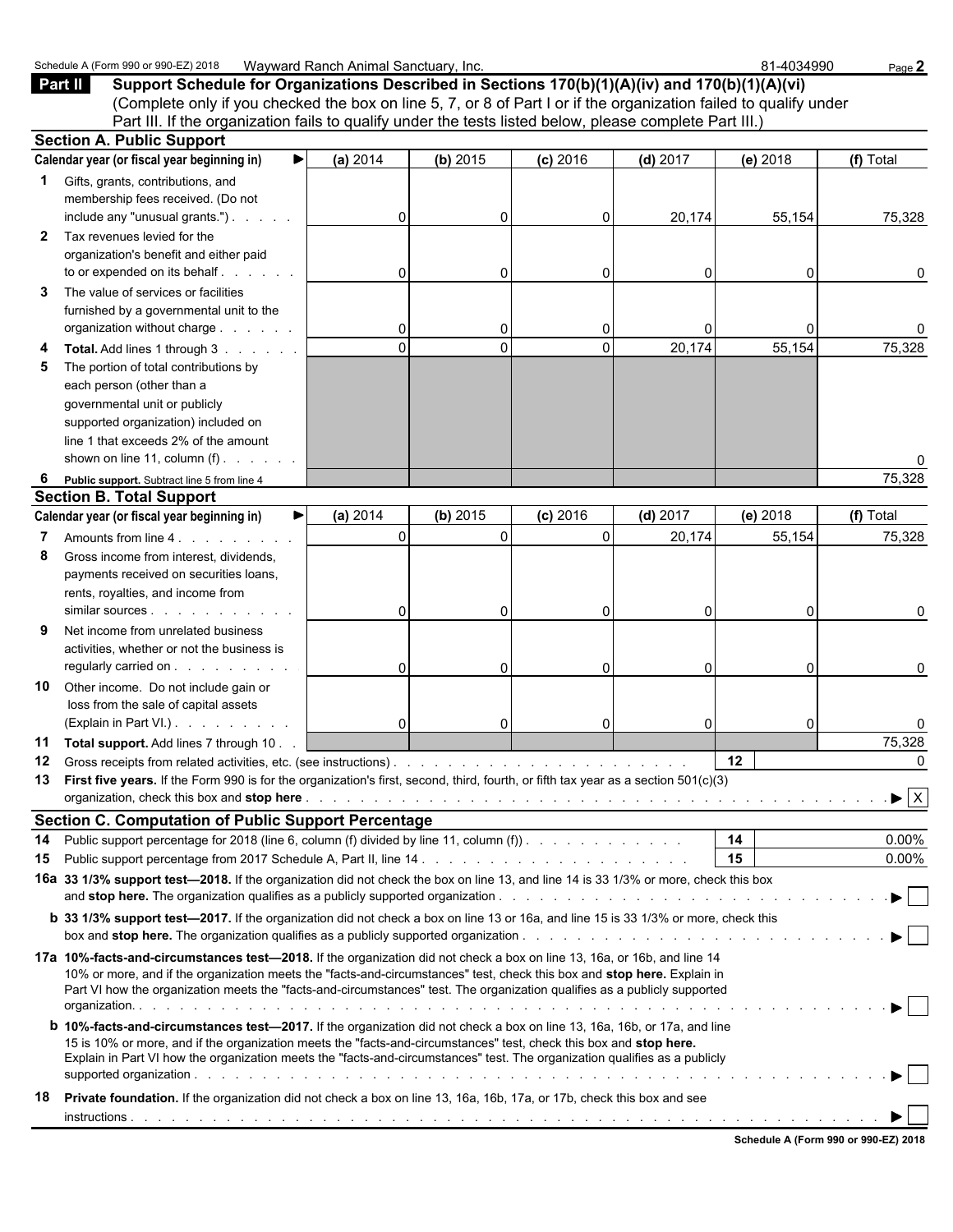Schedule A (Form 990 or 990-EZ) 2018 Wayward Ranch Animal Sanctuary, Inc. 81-4034990 B1-4034990 Page 3<br>**Part III** Support Schedule for Organizations Described in Section 509(a)(2) **Support Schedule for Organizations Described in Section 509(a)(2)** (Complete only if you checked the box on line 10 of Part I or if the organization failed to qualify under Part II. If the organization fails to qualify under the tests listed below, please complete Part II.)

|              | <b>Section A. Public Support</b>                                                                                                                                                                                              |          |          |                          |            |             |           |
|--------------|-------------------------------------------------------------------------------------------------------------------------------------------------------------------------------------------------------------------------------|----------|----------|--------------------------|------------|-------------|-----------|
|              | Calendar year (or fiscal year beginning in)                                                                                                                                                                                   | (a) 2014 | (b) 2015 | $(c)$ 2016               | $(d)$ 2017 | (e) 2018    | (f) Total |
|              | 1 Gifts, grants, contributions, and membership fees                                                                                                                                                                           |          |          |                          |            |             |           |
|              | received. (Do not include any "unusual grants.")                                                                                                                                                                              |          |          |                          |            |             | 0         |
| $\mathbf{2}$ | Gross receipts from admissions, merchandise                                                                                                                                                                                   |          |          |                          |            |             |           |
|              | sold or services performed, or facilities<br>furnished in any activity that is related to the                                                                                                                                 |          |          |                          |            |             |           |
|              | organization's tax-exempt purpose                                                                                                                                                                                             |          |          |                          |            |             | 0         |
| 3            | Gross receipts from activities that are not an                                                                                                                                                                                |          |          |                          |            |             |           |
|              | unrelated trade or business under section 513.                                                                                                                                                                                |          |          |                          |            |             | 0         |
| 4            | Tax revenues levied for the                                                                                                                                                                                                   |          |          |                          |            |             |           |
|              | organization's benefit and either paid to                                                                                                                                                                                     |          |          |                          |            |             |           |
|              |                                                                                                                                                                                                                               |          |          |                          |            |             | 0         |
| 5            | The value of services or facilities                                                                                                                                                                                           |          |          |                          |            |             |           |
|              | furnished by a governmental unit to the                                                                                                                                                                                       |          |          |                          |            |             |           |
|              | organization without charge                                                                                                                                                                                                   |          |          |                          |            |             | 0         |
| 6            | <b>Total.</b> Add lines 1 through 5.                                                                                                                                                                                          |          | $\Omega$ | $\mathbf{0}$<br>$\Omega$ | $\Omega$   | $\Omega$    | 0         |
|              | 7a Amounts included on lines 1, 2, and 3                                                                                                                                                                                      |          |          |                          |            |             |           |
|              | received from disqualified persons                                                                                                                                                                                            |          |          |                          |            |             | 0         |
|              | <b>b</b> Amounts included on lines 2 and 3                                                                                                                                                                                    |          |          |                          |            |             |           |
|              | received from other than disqualified                                                                                                                                                                                         |          |          |                          |            |             |           |
|              | persons that exceed the greater of \$5,000                                                                                                                                                                                    |          |          |                          |            |             |           |
|              | or 1% of the amount on line 13 for the year                                                                                                                                                                                   |          |          |                          |            |             | 0         |
|              | c Add lines $7a$ and $7b$ .                                                                                                                                                                                                   |          | $\Omega$ | $\Omega$<br>$\Omega$     | $\Omega$   | $\Omega$    | $\Omega$  |
| 8            | <b>Public support (Subtract line 7c from</b>                                                                                                                                                                                  |          |          |                          |            |             |           |
|              | $line 6.)$ .                                                                                                                                                                                                                  |          |          |                          |            |             | 0         |
|              | <b>Section B. Total Support</b>                                                                                                                                                                                               |          |          |                          |            |             |           |
|              | Calendar year (or fiscal year beginning in)<br>▶                                                                                                                                                                              | (a) 2014 | (b) 2015 | $(c)$ 2016               | $(d)$ 2017 | (e) 2018    | (f) Total |
| 9            | Amounts from line 6.                                                                                                                                                                                                          |          | $\Omega$ | $\Omega$<br>$\Omega$     | $\Omega$   | $\Omega$    | $\Omega$  |
|              | <b>10a</b> Gross income from interest, dividends,                                                                                                                                                                             |          |          |                          |            |             |           |
|              | payments received on securities loans, rents,                                                                                                                                                                                 |          |          |                          |            |             |           |
|              | royalties, and income from similar sources                                                                                                                                                                                    |          |          |                          |            |             | 0         |
|              | <b>b</b> Unrelated business taxable income (less                                                                                                                                                                              |          |          |                          |            |             |           |
|              | section 511 taxes) from businesses                                                                                                                                                                                            |          |          |                          |            |             |           |
|              | acquired after June 30, 1975                                                                                                                                                                                                  |          |          |                          |            |             | 0         |
|              | c Add lines 10a and 10b                                                                                                                                                                                                       |          | $\Omega$ | $\Omega$<br>$\Omega$     | $\Omega$   | $\Omega$    | $\Omega$  |
|              | 11 Net income from unrelated business                                                                                                                                                                                         |          |          |                          |            |             |           |
|              | activities not included in line 10b, whether                                                                                                                                                                                  |          |          |                          |            |             |           |
|              | or not the business is regularly carried on.                                                                                                                                                                                  |          |          |                          |            |             | 0         |
| 12           | Other income. Do not include gain or                                                                                                                                                                                          |          |          |                          |            |             |           |
|              | loss from the sale of capital assets                                                                                                                                                                                          |          |          |                          |            |             |           |
|              | (Explain in Part VI.)                                                                                                                                                                                                         |          |          |                          |            |             | 0         |
|              | 13 Total support. (Add lines 9, 10c, 11,                                                                                                                                                                                      |          |          |                          |            |             |           |
|              | and $12.$ ).                                                                                                                                                                                                                  |          | $\Omega$ | $\Omega$                 | 0          | $\mathbf 0$ | 0         |
|              | 14 First five years. If the Form 990 is for the organization's first, second, third, fourth, or fifth tax year as a section 501(c)(3)                                                                                         |          |          |                          |            |             |           |
|              | organization, check this box and stop here enterpresent and the content of the content of the content of the content of the content of the content of the content of the content of the content of the content of the content |          |          |                          |            |             |           |
|              | <b>Section C. Computation of Public Support Percentage</b>                                                                                                                                                                    |          |          |                          |            |             |           |
|              | 15 Public support percentage for 2018 (line 8, column (f), divided by line 13, column (f)).                                                                                                                                   |          |          |                          |            | 15          | 0.00%     |
|              |                                                                                                                                                                                                                               |          |          |                          |            | 16          | 0.00%     |
|              | Section D. Computation of Investment Income Percentage                                                                                                                                                                        |          |          |                          |            |             |           |
| 17           | Investment income percentage for 2018 (line 10c, column (f), divided by line 13, column (f))                                                                                                                                  |          |          |                          |            | 17          | 0.00%     |
| 18           |                                                                                                                                                                                                                               |          |          |                          |            | 18          | 0.00%     |
|              | 19a 33 1/3% support tests-2018. If the organization did not check the box on line 14, and line 15 is more than 33 1/3%, and line 17 is                                                                                        |          |          |                          |            |             |           |
|              |                                                                                                                                                                                                                               |          |          |                          |            |             |           |
|              | b 33 1/3% support tests—2017. If the organization did not check a box on line 14 or line 19a, and line 16 is more than 33 1/3%, and                                                                                           |          |          |                          |            |             |           |
|              | line 18 is not more than 33 1/3%, check this box and stop here. The organization qualifies as a publicly supported organization                                                                                               |          |          |                          |            |             |           |
|              |                                                                                                                                                                                                                               |          |          |                          |            |             |           |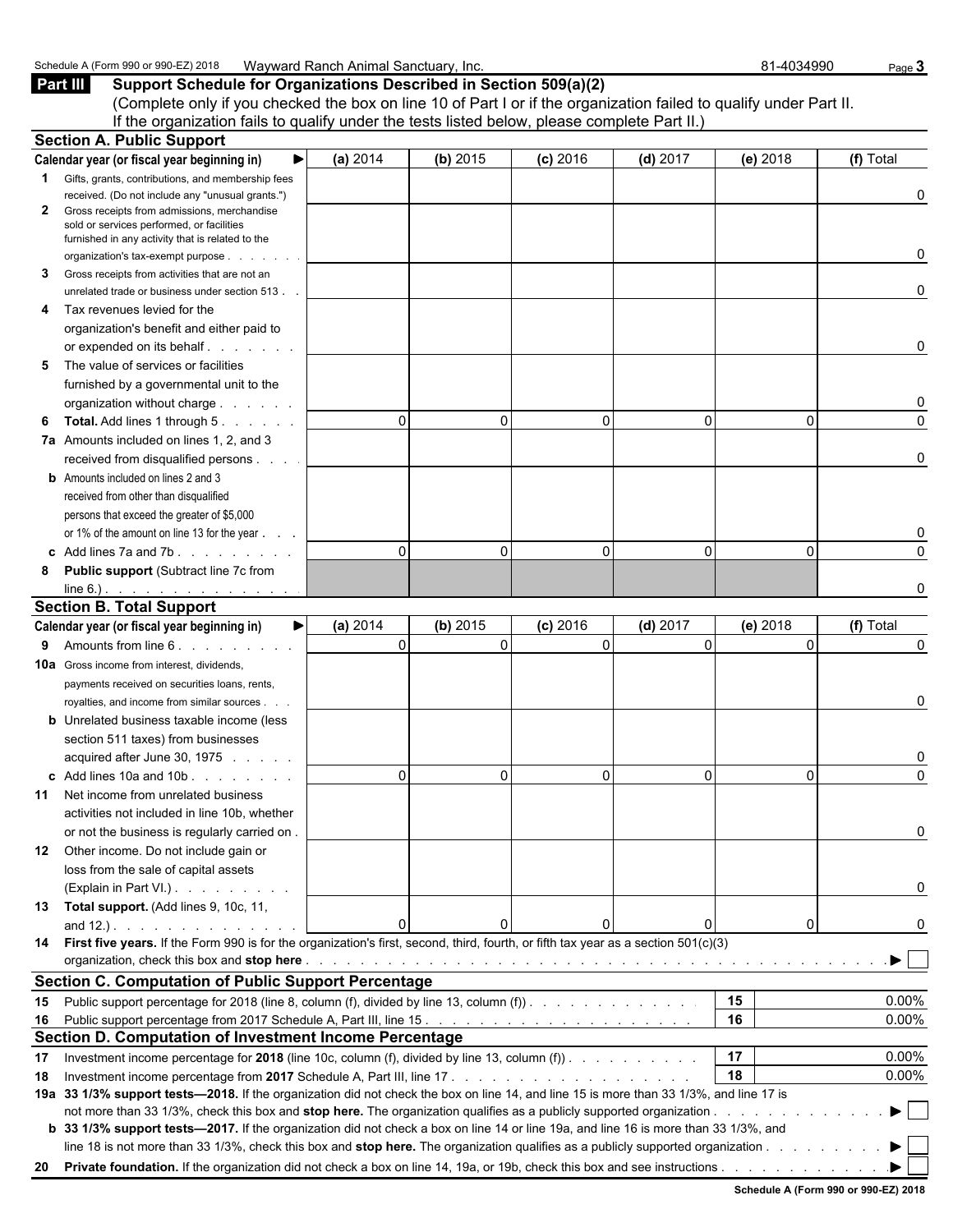## **Part IV Supporting Organizations**

(Complete only if you checked a box in line 12 on Part I. If you checked 12a of Part I, complete Sections A and B. If you checked 12b of Part I, complete Sections A and C. If you checked 12c of Part I, complete Sections A, D, and E. If you checked 12d of Part I, complete Sections A and D, and complete Part V.)

### **Section A. All Supporting Organizations**

- **1** Are all of the organization's supported organizations listed by name in the organization's governing documents? *If "No," describe in Part VI how the supported organizations are designated. If designated by class or purpose, describe the designation. If historic and continuing relationship, explain.* **1**
- **2** Did the organization have any supported organization that does not have an IRS determination of status under section 509(a)(1) or (2)? *If "Yes," explain in Part VI how the organization determined that the supported organization was described in section 509(a)(1) or (2).*
- **3a** Did the organization have a supported organization described in section 501(c)(4), (5), or (6)? *If "Yes," answer (b) and (c) below.* **3a**
- **b** Did the organization confirm that each supported organization qualified under section 501(c)(4), (5), or (6) and satisfied the public support tests under section 509(a)(2)? *If "Yes," describe in Part VI when and how the organization made the determination.* **3b**
- **c** Did the organization ensure that all support to such organizations was used exclusively for section 170(c)(2) (B) purposes? *If* "*Yes,*" *explain in Part VI what controls the organization put in place to ensure such use.* **3c**
- **4a** Was any supported organization not organized in the United States ("foreign supported organization")? *If "Yes," and if you checked 12a or 12b in Part I, answer (b) and (c) below.* **4a**
- **b** Did the organization have ultimate control and discretion in deciding whether to make grants to the foreign supported organization? *If* "*Yes,*" *describe in Part VI how the organization had such control and discretion despite being controlled or supervised by or in connection with its supported organizations.* **4b**
- **c** Did the organization support any foreign supported organization that does not have an IRS determination under sections 501(c)(3) and 509(a)(1) or (2)? *If* "*Yes,*" *explain in Part VI what controls the organization used to ensure that all support to the foreign supported organization was used exclusively for section 170(c)(2)(B) purposes.* **4c**
- **5a** Did the organization add, substitute, or remove any supported organizations during the tax year? *If* "*Yes,*" *answer (b) and (c) below (if applicable). Also, provide detail in Part VI, including (i) the names and EIN numbers of the supported organizations added, substituted, or removed; (ii) the reasons for each such action; (iii) the authority under the organization's organizing document authorizing such action; and (iv) how the action was accomplished (such as by amendment to the organizing document).* **5a**
- **b Type I or Type II only.** Was any added or substituted supported organization part of a class already designated in the organization's organizing document? **5b**
- **c Substitutions only.** Was the substitution the result of an event beyond the organization's control? **5c**
- **6** Did the organization provide support (whether in the form of grants or the provision of services or facilities) to anyone other than (i) its supported organizations, (ii) individuals that are part of the charitable class benefited by one or more of its supported organizations, or (iii) other supporting organizations that also support or benefit one or more of the filing organization's supported organizations? *If "Yes," provide detail in Part VI.* **6**
- **7** Did the organization provide a grant, loan, compensation, or other similar payment to a substantial contributor (as defined in section 4958(c)(3)(C)), a family member of a substantial contributor, or a 35% controlled entity with regard to a substantial contribut*or? If "Yes," complete Part I of Schedule L (Form 990 or 990-EZ).* **7**
- **8** Did the organization make a loan to a disqualified person (as defined in section 4958) not described in line 7? *If "Yes," complete Part I of Schedule L (Form 990 or 990-EZ).* **8**
- **9a** Was the organization controlled directly or indirectly at any time during the tax year by one or more disqualified persons as defined in section 4946 (other than foundation managers and organizations described in section 509(a)(1) or (2))? *If* "*Yes*," *provide detail in Part VI.*
- **b** Did one or more disqualified persons (as defined in line 9a) hold a controlling interest in any entity in which the supporting organization had an interest? *If* "*Yes,*" *provide detail in Part VI.* **9b**
- **c** Did a disqualified person (as defined in line 9a) have an ownership interest in, or derive any personal benefit from, assets in which the supporting organization also had an interest? *If* "Yes," *provide detail in Part VI.*
- **10a** Was the organization subject to the excess business holdings rules of section 4943 because of section 4943(f) (regarding certain Type II supporting organizations, and all Type III non-functionally integrated supporting organizations)? If "Yes," answer 10b below.
	- **b** Did the organization have any excess business holdings in the tax year? *(Use Schedule C, Form 4720, to determine whether the organization had excess business holdings.)* **10b**

|                | Yes <sup></sup> | <u>No</u> |
|----------------|-----------------|-----------|
|                |                 |           |
| 1              |                 |           |
|                |                 |           |
| $\overline{2}$ |                 |           |
|                |                 |           |
| 3a             |                 |           |
|                |                 |           |
| 3 <sub>b</sub> |                 |           |
|                |                 |           |
| 3c             |                 |           |
|                |                 |           |
| 4a             |                 |           |
|                |                 |           |
| 4b             |                 |           |
|                |                 |           |
| 4c             |                 |           |
|                |                 |           |
| 5a             |                 |           |
|                |                 |           |
| <u>5b</u>      |                 |           |
| 5 <u>c</u>     |                 |           |
|                |                 |           |
| 6              |                 |           |
|                |                 |           |
| ľ<br>7         |                 |           |
|                |                 |           |
| 8              |                 |           |
|                |                 |           |
| 9а             |                 |           |
|                |                 |           |
| 9b             |                 |           |
|                |                 |           |
| 9c             |                 |           |
| 10a            |                 |           |
|                |                 |           |
| 0b<br>1        |                 |           |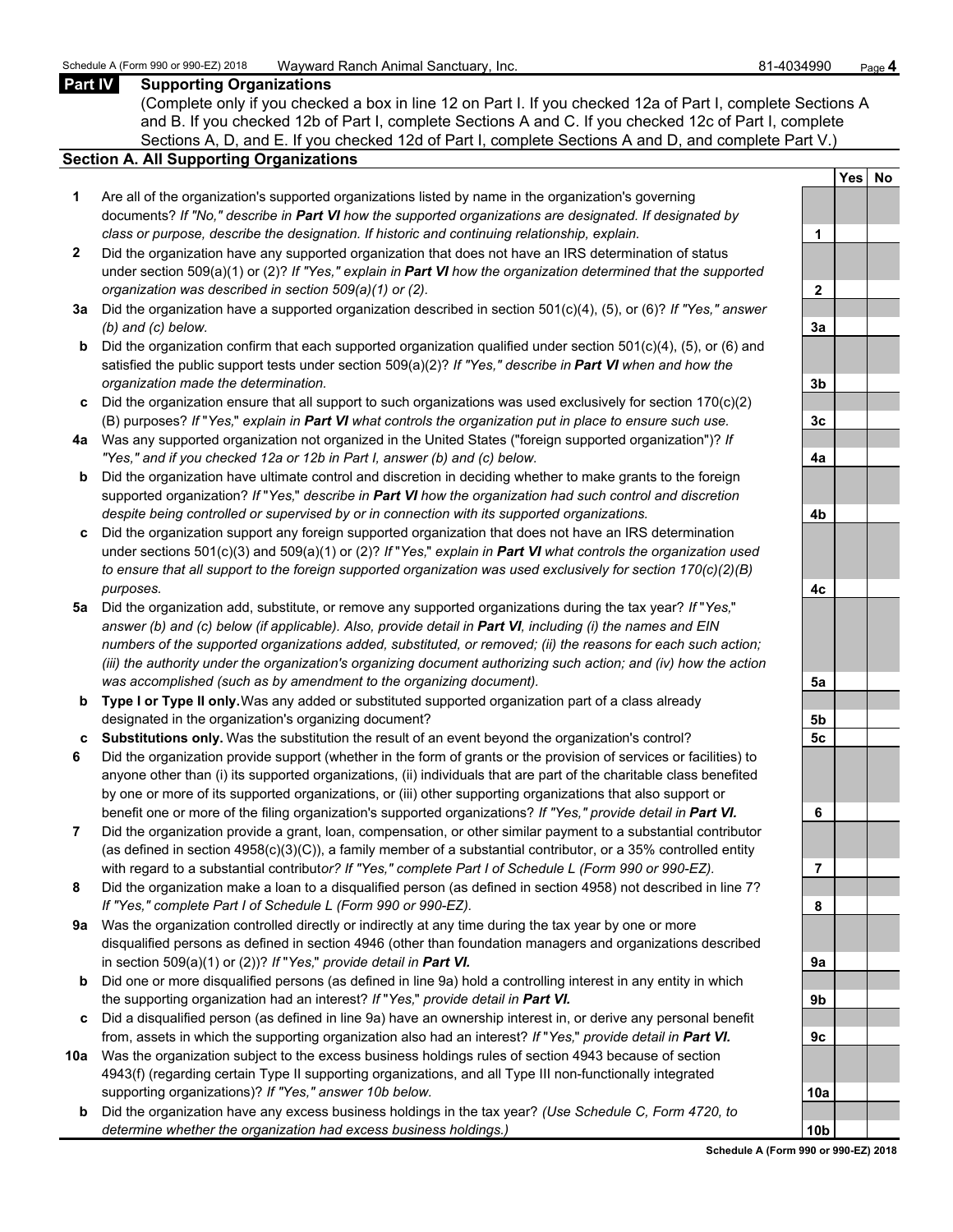| <b>Part IV</b> | <b>Supporting Organizations (continued)</b>                                                                            |                 |            |           |
|----------------|------------------------------------------------------------------------------------------------------------------------|-----------------|------------|-----------|
|                |                                                                                                                        |                 | Yes        | No        |
| 11             | Has the organization accepted a gift or contribution from any of the following persons?                                |                 |            |           |
| a              | A person who directly or indirectly controls, either alone or together with persons described in (b) and (c)           |                 |            |           |
|                | below, the governing body of a supported organization?                                                                 | 11a             |            |           |
| b              | A family member of a person described in (a) above?                                                                    | 11 <sub>b</sub> |            |           |
| c              | A 35% controlled entity of a person described in (a) or (b) above? If "Yes" to a, b, or c, provide detail in Part VI.  | 11c             |            |           |
|                | <b>Section B. Type I Supporting Organizations</b>                                                                      |                 |            |           |
|                |                                                                                                                        |                 | Yes        | <b>No</b> |
| 1              | Did the directors, trustees, or membership of one or more supported organizations have the power to                    |                 |            |           |
|                | regularly appoint or elect at least a majority of the organization's directors or trustees at all times during the     |                 |            |           |
|                | tax year? If "No," describe in Part VI how the supported organization(s) effectively operated, supervised, or          |                 |            |           |
|                | controlled the organization's activities. If the organization had more than one supported organization,                |                 |            |           |
|                | describe how the powers to appoint and/or remove directors or trustees were allocated among the supported              |                 |            |           |
|                | organizations and what conditions or restrictions, if any, applied to such powers during the tax year.                 | 1               |            |           |
| $\mathbf{2}$   | Did the organization operate for the benefit of any supported organization other than the supported                    |                 |            |           |
|                | organization(s) that operated, supervised, or controlled the supporting organization? If "Yes," explain in Part        |                 |            |           |
|                | VI how providing such benefit carried out the purposes of the supported organization(s) that operated,                 |                 |            |           |
|                | supervised, or controlled the supporting organization.                                                                 | $\mathbf{2}$    |            |           |
|                | <b>Section C. Type II Supporting Organizations</b>                                                                     |                 |            |           |
|                |                                                                                                                        |                 | <b>Yes</b> | <b>No</b> |
| 1              | Were a majority of the organization's directors or trustees during the tax year also a majority of the directors       |                 |            |           |
|                | or trustees of each of the organization's supported organization(s)? If "No," describe in Part VI how control          |                 |            |           |
|                | or management of the supporting organization was vested in the same persons that controlled or managed                 |                 |            |           |
|                | the supported organization(s).                                                                                         | 1               |            |           |
|                | <b>Section D. All Type III Supporting Organizations</b>                                                                |                 |            |           |
|                |                                                                                                                        |                 | Yes        | No        |
| 1              | Did the organization provide to each of its supported organizations, by the last day of the fifth month of the         |                 |            |           |
|                | organization's tax year, (i) a written notice describing the type and amount of support provided during the prior tax  |                 |            |           |
|                | year, (ii) a copy of the Form 990 that was most recently filed as of the date of notification, and (iii) copies of the |                 |            |           |
|                | organization's governing documents in effect on the date of notification, to the extent not previously provided?       | 1               |            |           |
| $\mathbf{2}$   | Were any of the organization's officers, directors, or trustees either (i) appointed or elected by the supported       |                 |            |           |
|                | organization(s) or (ii) serving on the governing body of a supported organization? If "No," explain in Part VI how     |                 |            |           |
|                | the organization maintained a close and continuous working relationship with the supported organization(s).            | $\mathbf{2}$    |            |           |
| 3              | By reason of the relationship described in (2), did the organization's supported organizations have a                  |                 |            |           |
|                | significant voice in the organization's investment policies and in directing the use of the organization's             |                 |            |           |
|                | income or assets at all times during the tax year? If "Yes," describe in Part VI the role the organization's           |                 |            |           |
|                | supported organizations played in this regard.                                                                         | 3               |            |           |

# **Section E. Type III Functionally Integrated Supporting Organizations**

- **1** *Check the box next to the method that the organization used to satisfy the Integral Part Test during the year (see instructions).*
- **a** The organization satisfied the Activities Test. *Complete line 2 below.*
- **b** The organization is the parent of each of its supported organizations. *Complete line 3 below.*
- **c** The organization supported a governmental entity. *Describe in Part VI how you supported a government entity (see instructions).*
- **2** Activities Test. *Answer (a) and (b) below.* **Yes No**
- **a** Did substantially all of the organization's activities during the tax year directly further the exempt purposes of the supported organization(s) to which the organization was responsive? *If* "*Yes,*" *then in Part VI identify those supported organizations and explain how these activities directly furthered their exempt purposes, how the organization was responsive to those supported organizations, and how the organization determined that these activities constituted substantially all of its activities.* **2a**
- **b** Did the activities described in (a) constitute activities that, but for the organization's involvement, one or more of the organization's supported organization(s) would have been engaged in? *If* "*Yes,*" *explain in Part VI the reasons for the organization's position that its supported organization(s) would have engaged in these activities but for the organization's involvement.* **2b**
- **3** Parent of Supported Organizations. *Answer (a) and (b) below.*
- **a** Did the organization have the power to regularly appoint or elect a majority of the officers, directors, or trustees of each of the supported organizations? *Provide details in Part VI.* **3a**
- **b** Did the organization exercise a substantial degree of direction over the policies, programs, and activities of each of its supported organizations? *If* "*Yes,*" *describe in Part VI the role played by the organization in this regard.* **3b**

**Schedule A (Form 990 or 990-EZ) 2018**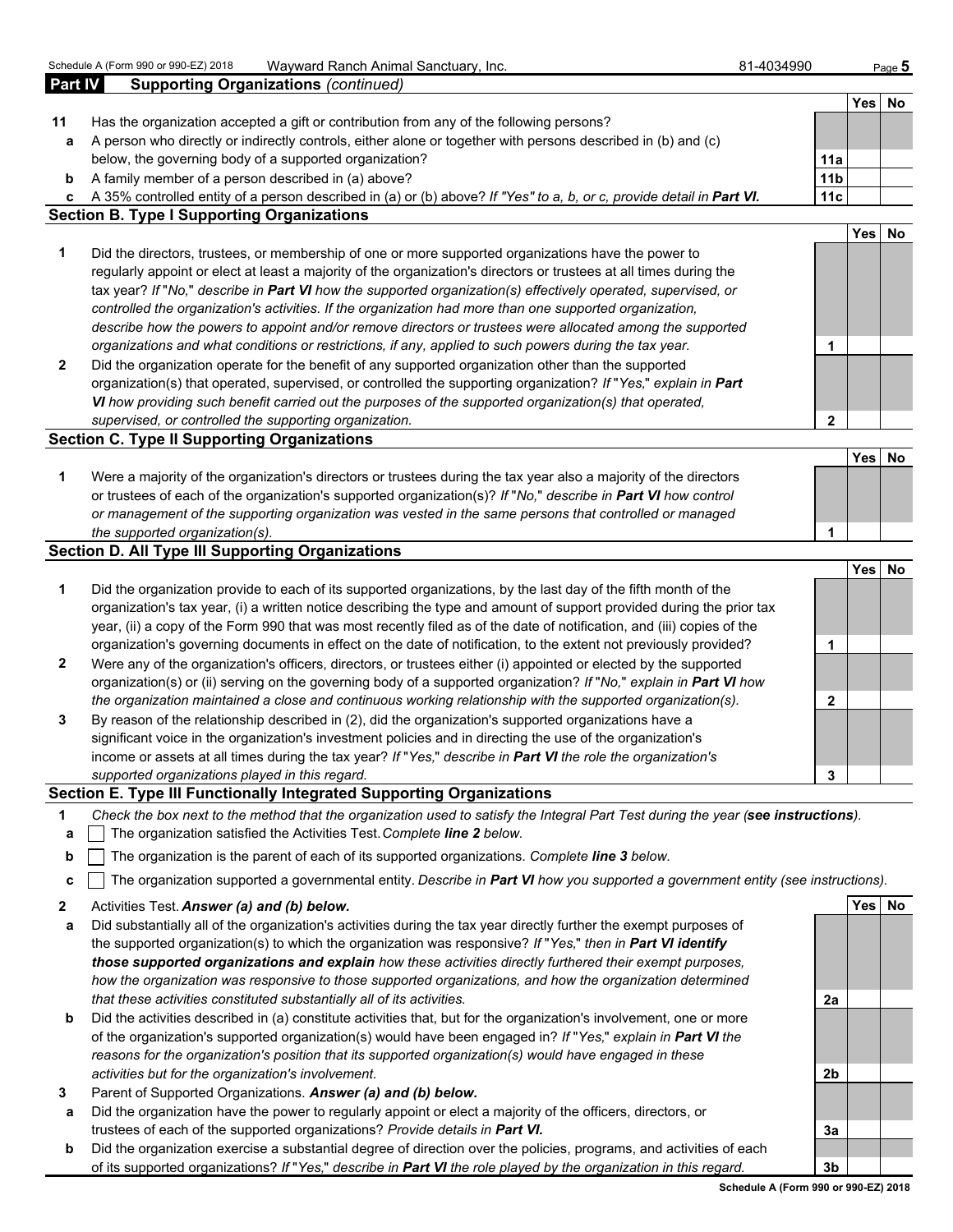Schedule A (Form 990 or 990-EZ) 2018 Wayward Ranch Animal Sanctuary, Inc. 81-4034990 Page 6

| Type III Non-Functionally Integrated 509(a)(3) Supporting Organizations<br>Part V                                                     |                         |                                |                                |
|---------------------------------------------------------------------------------------------------------------------------------------|-------------------------|--------------------------------|--------------------------------|
| Check here if the organization satisfied the Integral Part Test as a qualifying trust on Nov. 20, 1970 (explain in Part VI). See<br>1 |                         |                                |                                |
| instructions. All other Type III non-functionally integrated supporting organizations must complete Sections A through E.             |                         |                                |                                |
| <b>Section A - Adjusted Net Income</b>                                                                                                | (A) Prior Year          | (B) Current Year<br>(optional) |                                |
| 1 Net short-term capital gain                                                                                                         | 1                       |                                |                                |
| 2 Recoveries of prior-year distributions                                                                                              | $\mathbf{2}$            |                                |                                |
| 3 Other gross income (see instructions)                                                                                               | 3                       |                                |                                |
| 4 Add lines 1 through 3.                                                                                                              | 4                       | 0                              | 0                              |
| 5 Depreciation and depletion                                                                                                          | 5                       |                                |                                |
| 6 Portion of operating expenses paid or incurred for production or                                                                    |                         |                                |                                |
| collection of gross income or for management, conservation, or                                                                        |                         |                                |                                |
| maintenance of property held for production of income (see instructions)                                                              | 6                       |                                |                                |
| 7 Other expenses (see instructions)                                                                                                   | $\overline{7}$          |                                |                                |
| 8 Adjusted Net Income (subtract lines 5, 6, and 7 from line 4).                                                                       | 8                       | $\mathbf{0}$                   | 0                              |
| <b>Section B - Minimum Asset Amount</b>                                                                                               |                         | (A) Prior Year                 | (B) Current Year<br>(optional) |
| 1 Aggregate fair market value of all non-exempt-use assets (see                                                                       |                         |                                |                                |
| instructions for short tax year or assets held for part of year):                                                                     |                         |                                |                                |
| a Average monthly value of securities                                                                                                 | 1a                      |                                |                                |
| <b>b</b> Average monthly cash balances                                                                                                | 1 <sub>b</sub>          |                                |                                |
| c Fair market value of other non-exempt-use assets                                                                                    | 1c                      |                                |                                |
| d Total (add lines 1a, 1b, and 1c)                                                                                                    | 1d                      | 0                              | 0                              |
| e Discount claimed for blockage or other                                                                                              |                         |                                |                                |
| factors (explain in detail in Part VI):                                                                                               |                         |                                |                                |
| 2 Acquisition indebtedness applicable to non-exempt-use assets                                                                        | $\mathbf{2}$            |                                |                                |
| 3 Subtract line 2 from line 1d.                                                                                                       | 3                       | 0                              | 0                              |
| 4 Cash deemed held for exempt use. Enter 1-1/2% of line 3 (for greater amount,                                                        |                         |                                |                                |
| see instructions).                                                                                                                    | 4                       | 0                              | 0                              |
| 5 Net value of non-exempt-use assets (subtract line 4 from line 3)                                                                    | 5                       | 0                              | 0                              |
| 6 Multiply line 5 by .035.                                                                                                            | 6                       | 0                              | 0                              |
| 7 Recoveries of prior-year distributions                                                                                              | $\overline{7}$          | 0                              | 0                              |
| 8 Minimum Asset Amount (add line 7 to line 6)                                                                                         | 8                       | $\Omega$                       | 0                              |
| <b>Section C - Distributable Amount</b>                                                                                               |                         |                                | <b>Current Year</b>            |
| 1 Adjusted net income for prior year (from Section A, line 8, Column A)                                                               | 1                       |                                | 0                              |
| 2 Enter 85% of line 1                                                                                                                 | $\overline{\mathbf{2}}$ |                                | 0                              |
| 3 Minimum asset amount for prior year (from Section B, line 8, Column A)                                                              | 3                       |                                | 0                              |
| 4 Enter greater of line 2 or line 3.                                                                                                  | 4                       |                                | 0                              |
| 5 Income tax imposed in prior year                                                                                                    | 5                       |                                |                                |
| 6 Distributable Amount. Subtract line 5 from line 4, unless subject to                                                                |                         |                                |                                |
| emergency temporary reduction (see instructions).                                                                                     | 6                       |                                | 0                              |

**7** Check here if the current year is the organization's first as a non-functionally integrated Type III supporting organization (see instructions).

**Schedule A (Form 990 or 990-EZ) 2018**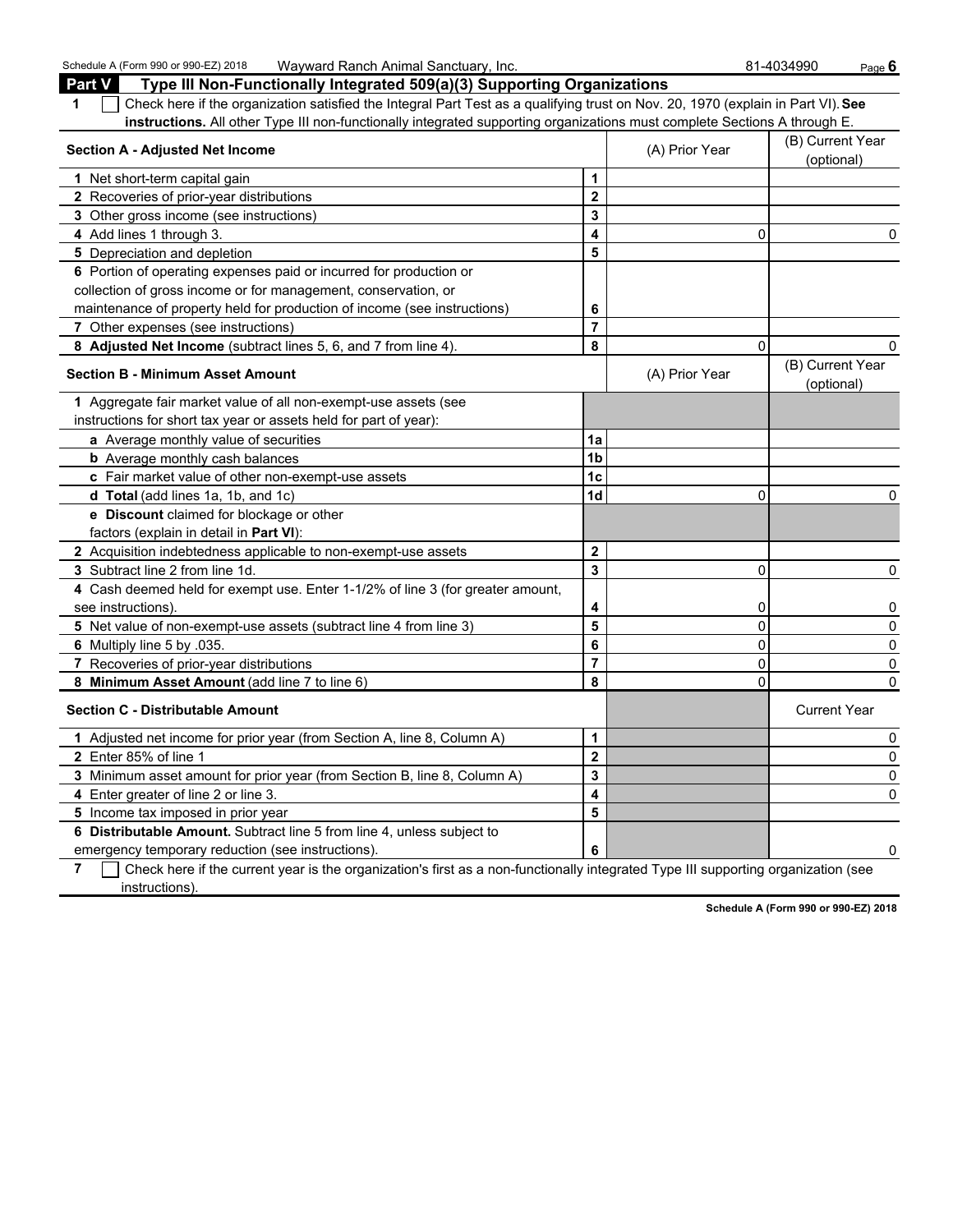Schedule A (Form 990 or 990-EZ) 2018 Wayward Ranch Animal Sanctuary, Inc. 81-4034990 Page **7** 

| Part V       | Type III Non-Functionally Integrated 509(a)(3) Supporting Organizations (continued)        |                                         |                                               |                                                  |
|--------------|--------------------------------------------------------------------------------------------|-----------------------------------------|-----------------------------------------------|--------------------------------------------------|
|              | <b>Section D - Distributions</b>                                                           |                                         |                                               | <b>Current Year</b>                              |
| 1            | Amounts paid to supported organizations to accomplish exempt purposes                      |                                         |                                               |                                                  |
|              | 2 Amounts paid to perform activity that directly furthers exempt purposes of supported     |                                         |                                               |                                                  |
|              | organizations, in excess of income from activity                                           |                                         |                                               |                                                  |
| 3            | Administrative expenses paid to accomplish exempt purposes of supported organizations      |                                         |                                               |                                                  |
| 4            | Amounts paid to acquire exempt-use assets                                                  |                                         |                                               |                                                  |
| 5            | Qualified set-aside amounts (prior IRS approval required)                                  |                                         |                                               |                                                  |
| 6            | Other distributions (describe in Part VI). See instructions.                               |                                         |                                               |                                                  |
| 7            | Total annual distributions. Add lines 1 through 6.                                         |                                         |                                               | 0                                                |
| 8            | Distributions to attentive supported organizations to which the organization is responsive |                                         |                                               |                                                  |
|              | (provide details in Part VI). See instructions.                                            |                                         |                                               |                                                  |
| 9            | Distributable amount for 2018 from Section C, line 6                                       |                                         |                                               | 0                                                |
| 10           | Line 8 amount divided by line 9 amount                                                     |                                         |                                               | 0.000                                            |
|              | Section E - Distribution Allocations (see instructions)                                    | $\sf II$<br><b>Excess Distributions</b> | (ii)<br><b>Underdistributions</b><br>Pre-2018 | (iii)<br><b>Distributable</b><br>Amount for 2018 |
| 1            | Distributable amount for 2018 from Section C, line 6                                       |                                         |                                               | 0                                                |
| $\mathbf{2}$ | Underdistributions, if any, for years prior to 2018                                        |                                         |                                               |                                                  |
|              | (reasonable cause required-explain in Part VI). See                                        |                                         |                                               |                                                  |
|              | instructions.                                                                              |                                         |                                               |                                                  |
| 3.           | Excess distributions carryover, if any, to 2018                                            |                                         |                                               |                                                  |
| a            | From 2013.                                                                                 |                                         |                                               |                                                  |
| b            | From 2014. $\ldots$ $\ldots$ $\ldots$                                                      |                                         |                                               |                                                  |
| c            | From 2015. <u>.</u>                                                                        |                                         |                                               |                                                  |
| d            | From 2016. <u>.</u>                                                                        |                                         |                                               |                                                  |
| е            | From 2017.                                                                                 |                                         |                                               |                                                  |
|              | <b>Total</b> of lines 3a through e                                                         | $\Omega$                                |                                               |                                                  |
| a            | Applied to underdistributions of prior years                                               |                                         | n                                             |                                                  |
| h.           | Applied to 2018 distributable amount                                                       |                                         |                                               |                                                  |
|              | Carryover from 2013 not applied (see instructions)                                         |                                         |                                               |                                                  |
|              | Remainder. Subtract lines 3g, 3h, and 3i from 3f.                                          | $\Omega$                                |                                               |                                                  |
| 4            | Distributions for 2018 from                                                                |                                         |                                               |                                                  |
|              | Section D, line 7:<br>\$<br>0                                                              |                                         |                                               |                                                  |
| a            | Applied to underdistributions of prior years                                               |                                         | 0                                             |                                                  |
| b            | Applied to 2018 distributable amount                                                       |                                         |                                               | 0                                                |
| c            | Remainder. Subtract lines 4a and 4b from 4.                                                | 0                                       |                                               |                                                  |
| 5            | Remaining underdistributions for years prior to 2018, if                                   |                                         |                                               |                                                  |
|              | any. Subtract lines 3g and 4a from line 2. For result                                      |                                         |                                               |                                                  |
|              | greater than zero, explain in Part VI. See instructions.                                   |                                         | 0                                             |                                                  |
| 6            | Remaining underdistributions for 2018. Subtract lines 3h                                   |                                         |                                               |                                                  |
|              | and 4b from line 1. For result greater than zero, explain in                               |                                         |                                               |                                                  |
|              | Part VI. See instructions.                                                                 |                                         |                                               | 0                                                |
| 7            | Excess distributions carryover to 2019. Add lines 3j                                       |                                         |                                               |                                                  |
|              | and 4c.                                                                                    | 0                                       |                                               |                                                  |
| 8            | Breakdown of line 7:                                                                       |                                         |                                               |                                                  |
| a            | Excess from 2014.<br>$\Omega$                                                              |                                         |                                               |                                                  |
| b            | $\Omega$<br>Excess from 2015.                                                              |                                         |                                               |                                                  |
| c            | $\Omega$<br>Excess from 2016.                                                              |                                         |                                               |                                                  |
| d            | $\Omega$<br>Excess from 2017. $\ldots$                                                     |                                         |                                               |                                                  |
|              | $\Omega$<br>e Excess from 2018.                                                            |                                         |                                               |                                                  |

**Schedule A (Form 990 or 990-EZ) 2018**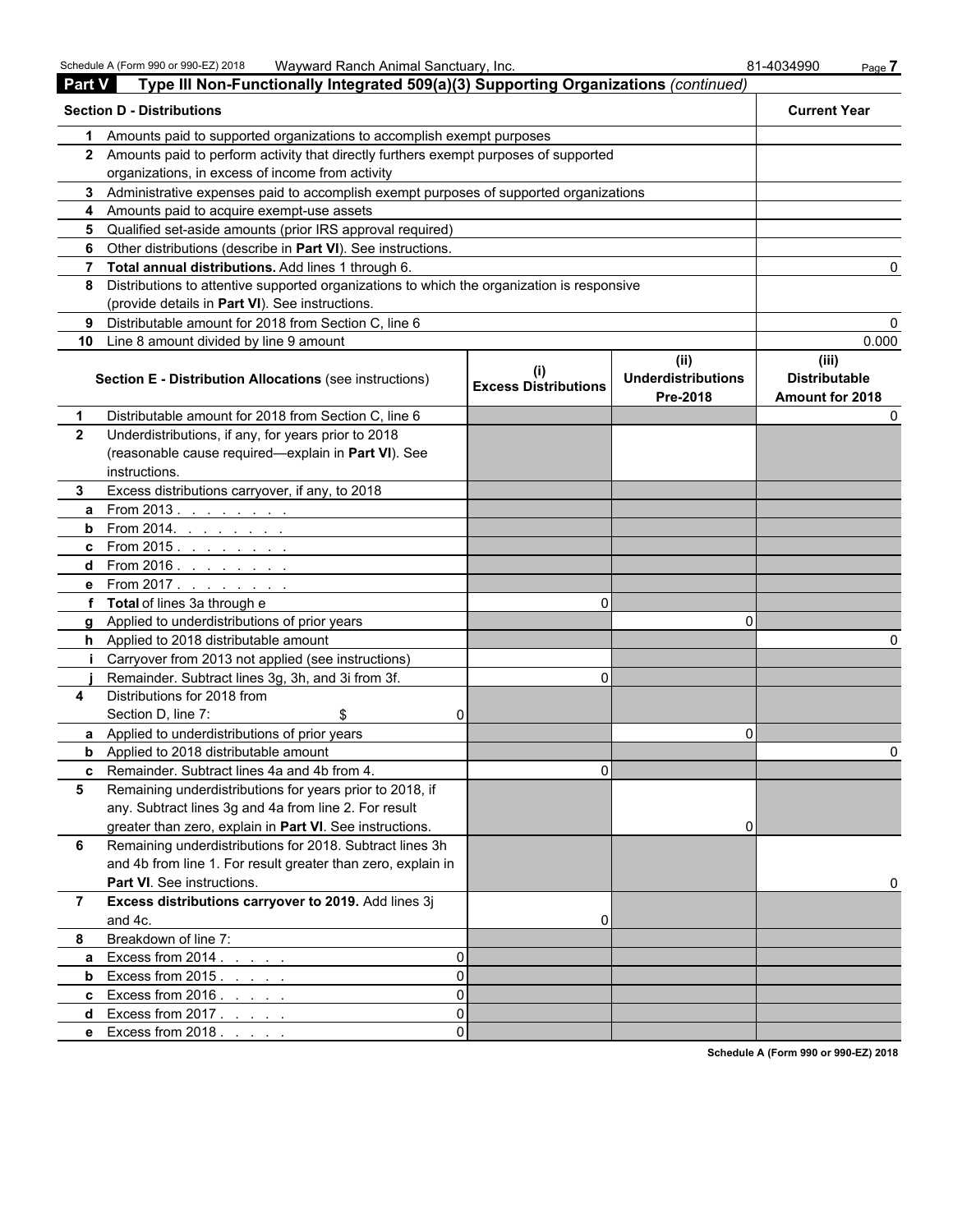|                | Schedule A (Form 990 or 990-EZ) 2018<br>Wayward Ranch Animal Sanctuary, Inc.                                                                                                                                                                                                                                                                                                                                                                                                                                                                                                                | 81-4034990 | Page 8 |
|----------------|---------------------------------------------------------------------------------------------------------------------------------------------------------------------------------------------------------------------------------------------------------------------------------------------------------------------------------------------------------------------------------------------------------------------------------------------------------------------------------------------------------------------------------------------------------------------------------------------|------------|--------|
| <b>Part VI</b> | Supplemental Information. Provide the explanations required by Part II, line 10; Part II, line 17a or 17b; Part<br>III, line 12; Part IV, Section A, lines 1, 2, 3b, 3c, 4b, 4c, 5a, 6, 9a, 9b, 9c, 11a, 11b, and 11c; Part IV, Section<br>B, lines 1 and 2; Part IV, Section C, line 1; Part IV, Section D, lines 2 and 3; Part IV, Section E, lines 1c, 2a, 2b,<br>3a, and 3b; Part V, line 1; Part V, Section B, line 1e; Part V, Section D, lines 5, 6, and 8; and Part V, Section E,<br>lines 2, 5, and 6. Also complete this part for any additional information. (See instructions.) |            |        |
|                |                                                                                                                                                                                                                                                                                                                                                                                                                                                                                                                                                                                             |            |        |
|                |                                                                                                                                                                                                                                                                                                                                                                                                                                                                                                                                                                                             |            |        |
|                |                                                                                                                                                                                                                                                                                                                                                                                                                                                                                                                                                                                             |            |        |
|                |                                                                                                                                                                                                                                                                                                                                                                                                                                                                                                                                                                                             |            |        |
|                |                                                                                                                                                                                                                                                                                                                                                                                                                                                                                                                                                                                             |            |        |
|                |                                                                                                                                                                                                                                                                                                                                                                                                                                                                                                                                                                                             |            |        |
|                |                                                                                                                                                                                                                                                                                                                                                                                                                                                                                                                                                                                             |            |        |
|                |                                                                                                                                                                                                                                                                                                                                                                                                                                                                                                                                                                                             |            |        |
|                |                                                                                                                                                                                                                                                                                                                                                                                                                                                                                                                                                                                             |            |        |
|                |                                                                                                                                                                                                                                                                                                                                                                                                                                                                                                                                                                                             |            |        |
|                |                                                                                                                                                                                                                                                                                                                                                                                                                                                                                                                                                                                             |            |        |
|                |                                                                                                                                                                                                                                                                                                                                                                                                                                                                                                                                                                                             |            |        |
|                |                                                                                                                                                                                                                                                                                                                                                                                                                                                                                                                                                                                             |            |        |
|                |                                                                                                                                                                                                                                                                                                                                                                                                                                                                                                                                                                                             |            |        |
|                |                                                                                                                                                                                                                                                                                                                                                                                                                                                                                                                                                                                             |            |        |
|                |                                                                                                                                                                                                                                                                                                                                                                                                                                                                                                                                                                                             |            |        |
|                |                                                                                                                                                                                                                                                                                                                                                                                                                                                                                                                                                                                             |            |        |
|                |                                                                                                                                                                                                                                                                                                                                                                                                                                                                                                                                                                                             |            |        |
|                |                                                                                                                                                                                                                                                                                                                                                                                                                                                                                                                                                                                             |            |        |
|                |                                                                                                                                                                                                                                                                                                                                                                                                                                                                                                                                                                                             |            |        |
|                |                                                                                                                                                                                                                                                                                                                                                                                                                                                                                                                                                                                             |            |        |
|                |                                                                                                                                                                                                                                                                                                                                                                                                                                                                                                                                                                                             |            |        |
|                |                                                                                                                                                                                                                                                                                                                                                                                                                                                                                                                                                                                             |            |        |
|                |                                                                                                                                                                                                                                                                                                                                                                                                                                                                                                                                                                                             |            |        |
|                |                                                                                                                                                                                                                                                                                                                                                                                                                                                                                                                                                                                             |            |        |
|                |                                                                                                                                                                                                                                                                                                                                                                                                                                                                                                                                                                                             |            |        |
|                |                                                                                                                                                                                                                                                                                                                                                                                                                                                                                                                                                                                             |            |        |
|                |                                                                                                                                                                                                                                                                                                                                                                                                                                                                                                                                                                                             |            |        |
|                |                                                                                                                                                                                                                                                                                                                                                                                                                                                                                                                                                                                             |            |        |
|                |                                                                                                                                                                                                                                                                                                                                                                                                                                                                                                                                                                                             |            |        |
|                |                                                                                                                                                                                                                                                                                                                                                                                                                                                                                                                                                                                             |            |        |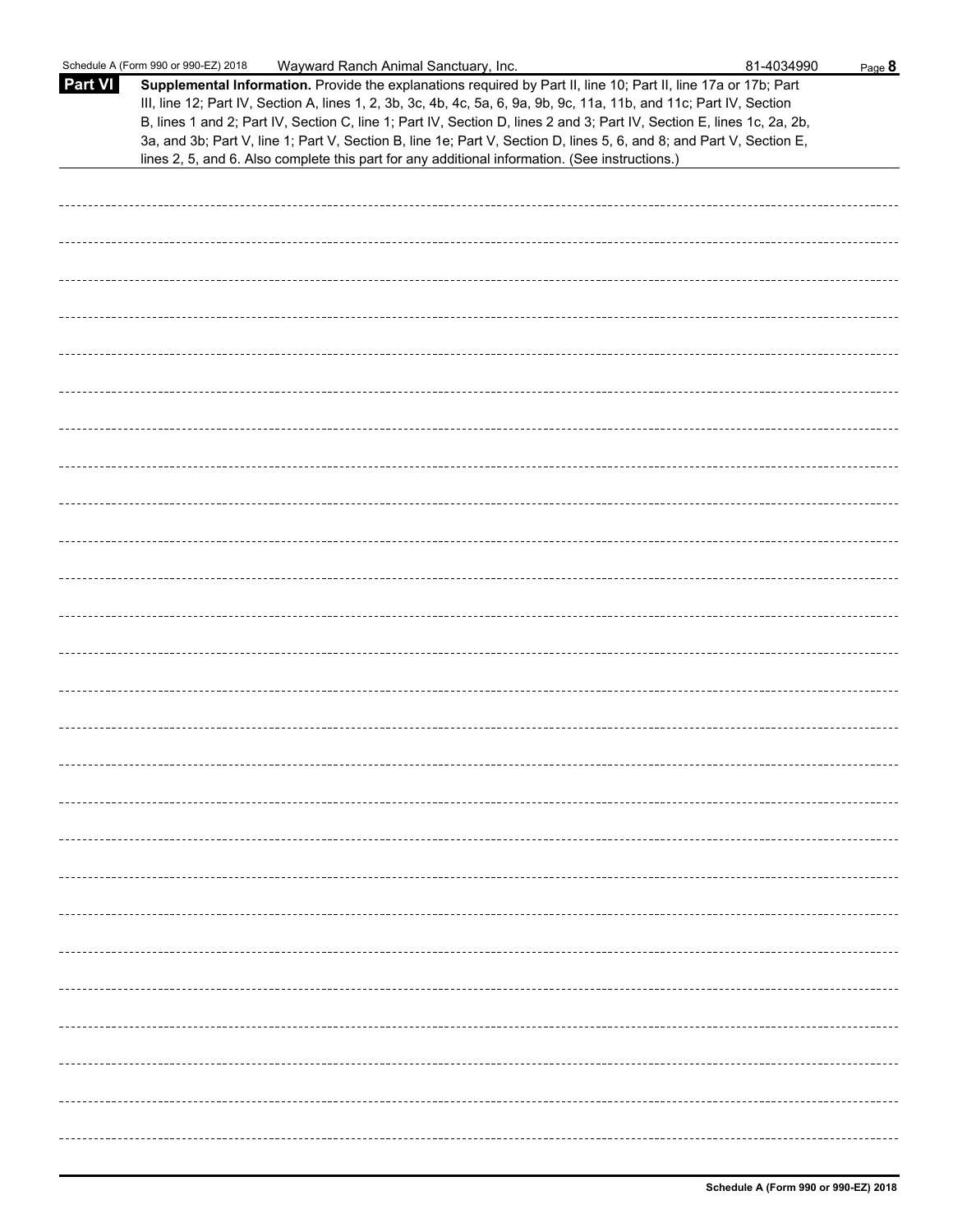| <b>Schedule B</b>  |  |
|--------------------|--|
| (Form 990, 990-EZ, |  |

# Department of the Treasury

**Schedule of Contributors**  $\frac{\text{OMB No. 1545-0047}}{}$ 

**or 990-PF) Attach to Form 990, Form 990-EZ, or Form 990-PF.**

# ▶ Go to www.irs.gov/Form990 for the latest information.

Name of the organization<br> **Name of the organization**<br> **Employer identification number** 

Wayward Ranch Animal Sanctuary, Inc. 81-4034990

| Organization type (check one): |  |
|--------------------------------|--|
|--------------------------------|--|

| Filers of:         | Section:                                                                    |
|--------------------|-----------------------------------------------------------------------------|
| Form 990 or 990-EZ | $ X $ 501(c)( 3 ) (enter number) organization                               |
|                    | $4947(a)(1)$ nonexempt charitable trust not treated as a private foundation |
|                    | 527 political organization                                                  |
| Form 990-PF        | 501(c)(3) exempt private foundation                                         |
|                    | 4947(a)(1) nonexempt charitable trust treated as a private foundation       |
|                    | 501(c)(3) taxable private foundation                                        |

Check if your organization is covered by the **General Rule** or a **Special Rule.**

**Note:** Only a section 501(c)(7), (8), or (10) organization can check boxes for both the General Rule and a Special Rule. See instructions.

### **General Rule**

 $|X|$  For an organization filing Form 990, 990-EZ, or 990-PF that received, during the year, contributions totaling \$5,000 or more (in money or property) from any one contributor. Complete Parts I and II. See instructions for determining a contributor's total contributions.

### **Special Rules**

 For an organization described in section 501(c)(3) filing Form 990 or 990-EZ that met the 33 1/3 % support test of the regulations under sections 509(a)(1) and 170(b)(1)(A)(vi), that checked Schedule A (Form 990 or 990-EZ), Part II, line 13, 16a, or 16b, and that received from any one contributor, during the year, total contributions of the greater of **(1)** \$5,000; or **(2)** 2% of the amount on (i) Form 990, Part VIII, line 1h; or (ii) Form 990-EZ, line 1. Complete Parts I and II.

 For an organization described in section 501(c)(7), (8), or (10) filing Form 990 or 990-EZ that received from any one contributor, during the year, total contributions of more than \$1,000 *exclusively* for religious, charitable, scientific, literary, or educational purposes, or for the prevention of cruelty to children or animals. Complete Parts I (entering "N/A" in column (b) instead of the contributor name and address), II, and III.

 For an organization described in section 501(c)(7), (8), or (10) filing Form 990 or 990-EZ that received from any one contributor, during the year, contributions *exclusively* for religious, charitable, etc., purposes, but no such contributions totaled more than \$1,000. If this box is checked, enter here the total contributions that were received during the year for an exclusively religious, charitable, etc., purpose. Don't complete any of the parts unless the **General Rule** applies to this organization because it received *nonexclusively* religious, charitable, etc., contributions totaling \$5,000 or more during the year . . . . . . . . . . . . . . . . . . . . . . . . . . . . . . . . . . . . . . . . . . . . . . . . . . . \$

**Caution:** An organization that isn't covered by the General Rule and/or the Special Rules doesn't file Schedule B (Form 990, 990-EZ, or 990-PF), but it must answer "No" on Part IV, line 2, of its Form 990; or check the box on line H of its Form 990-EZ or on its Form 990-PF, Part I, line 2, to certify that it doesn't meet the filing requirements of Schedule B (Form 990, 990-EZ, or 990-PF).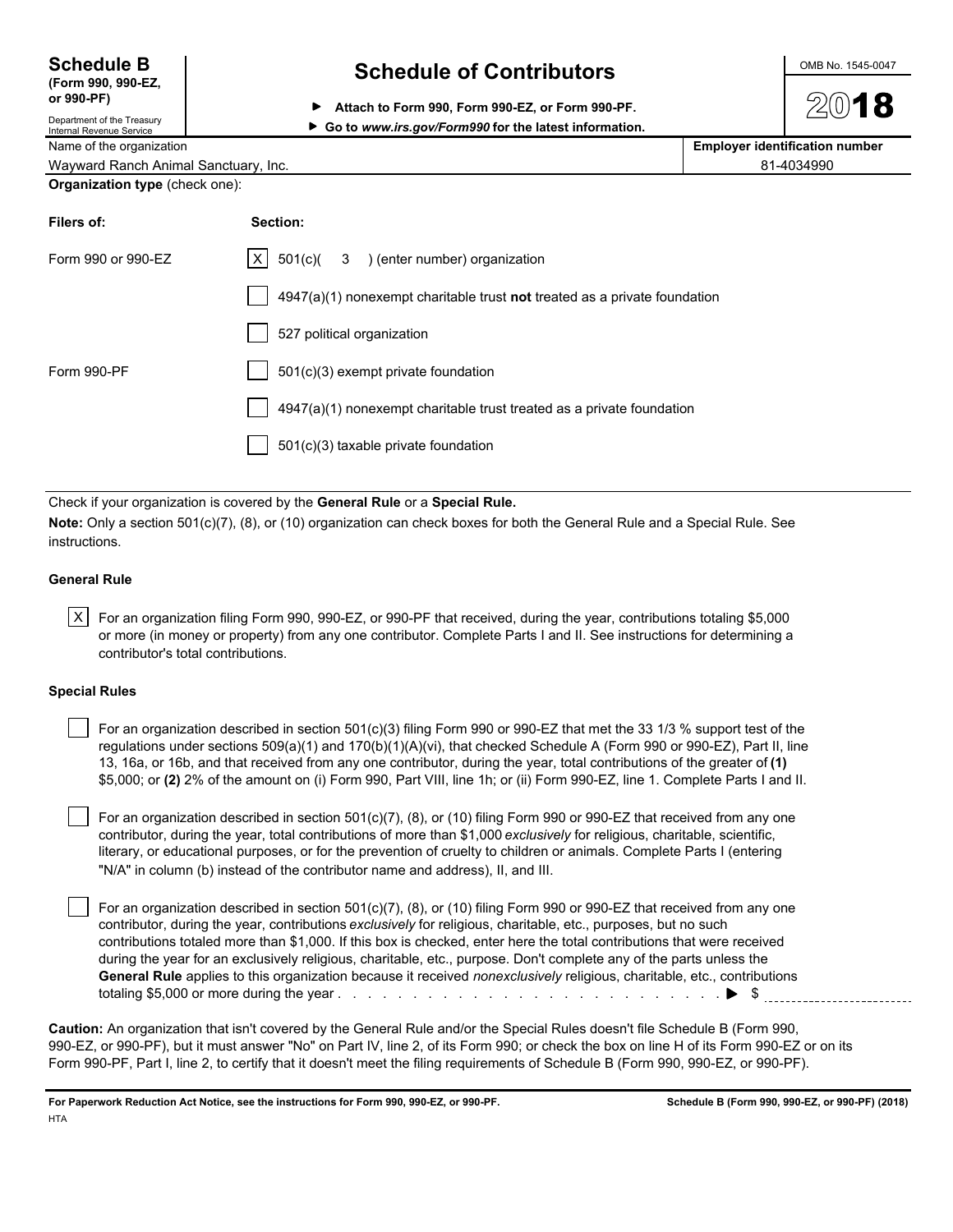Wayward Ranch Animal Sanctuary, Inc. **81-4034990 81-4034990** 

| Part I     | Contributors (see instructions). Use duplicate copies of Part I if additional space is needed.                                                                  |                                       |                                                                                                     |  |  |  |
|------------|-----------------------------------------------------------------------------------------------------------------------------------------------------------------|---------------------------------------|-----------------------------------------------------------------------------------------------------|--|--|--|
| (a)<br>No. | (b)<br>Name, address, and ZIP + 4                                                                                                                               | (c)<br><b>Total contributions</b>     | (d)<br>Type of contribution                                                                         |  |  |  |
| $1 \quad$  | Nancy Calomiris<br>____________________________________<br>272 W 107th Street, Apt 8A<br>New York<br>Foreign State or Province: _______________________________ | $\frac{11,500}{1}$                    | X<br><b>Person</b><br>Payroll<br><b>Noncash</b><br>(Complete Part II for<br>noncash contributions.) |  |  |  |
| (a)<br>No. | (b)<br>Name, address, and ZIP + 4                                                                                                                               | (c)<br><b>Total contributions</b>     | (d)<br>Type of contribution                                                                         |  |  |  |
|            | Foreign State or Province: __________________________________                                                                                                   |                                       | Person<br>Payroll<br><b>Noncash</b><br>(Complete Part II for<br>noncash contributions.)             |  |  |  |
| (a)<br>No. | (b)<br>Name, address, and ZIP + 4                                                                                                                               | (c)<br><b>Total contributions</b>     | (d)<br>Type of contribution                                                                         |  |  |  |
|            | Foreign State or Province: _________________________________                                                                                                    |                                       | Person<br>Payroll<br><b>Noncash</b><br>(Complete Part II for<br>noncash contributions.)             |  |  |  |
| (a)<br>No. | (b)<br>Name, address, and ZIP + 4                                                                                                                               | (c)<br><b>Total contributions</b>     | (d)<br>Type of contribution                                                                         |  |  |  |
|            | Foreign State or Province: ______________________________                                                                                                       |                                       | Person<br>Payroll<br><b>Noncash</b><br>(Complete Part II for<br>noncash contributions.)             |  |  |  |
| (a)<br>No. | (b)<br>Name, address, and ZIP + 4                                                                                                                               | (c)<br><b>Total contributions</b>     | (d)<br>Type of contribution                                                                         |  |  |  |
|            | Foreign State or Province: _________________________________                                                                                                    | \$                                    | Person<br>Payroll<br><b>Noncash</b><br>(Complete Part II for<br>noncash contributions.)             |  |  |  |
| (a)<br>No. | (b)<br>Name, address, and ZIP + 4                                                                                                                               | (c)<br><b>Total contributions</b>     | (d)<br>Type of contribution                                                                         |  |  |  |
|            | Foreign State or Province: _________________________________                                                                                                    | \$<br>------------------------------- | Person<br><b>Payroll</b><br><b>Noncash</b><br>(Complete Part II for<br>noncash contributions.)      |  |  |  |

**Schedule B (Form 990, 990-EZ, or 990-PF) (2018)**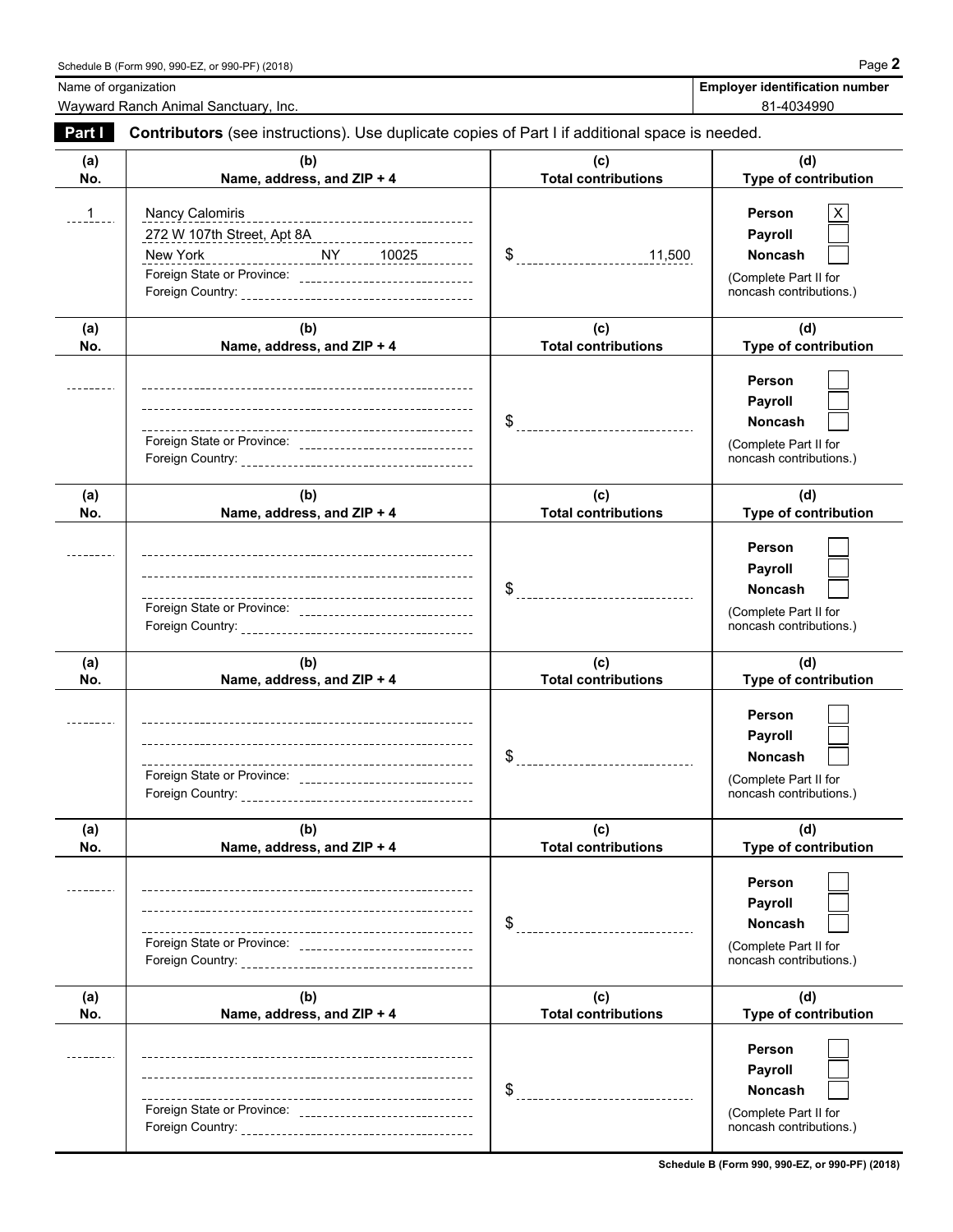| Name of organization      | Schedule B (Form 990, 990-EZ, or 990-PF) (2018)<br>Wayward Ranch Animal Sanctuary, Inc.             |                                                 | Page 3<br><b>Employer identification number</b><br>81-4034990 |
|---------------------------|-----------------------------------------------------------------------------------------------------|-------------------------------------------------|---------------------------------------------------------------|
| Part II                   | Noncash Property (see instructions). Use duplicate copies of Part II if additional space is needed. |                                                 |                                                               |
| (a) No.<br>from<br>Part I | (b)<br>Description of noncash property given                                                        | (c)<br>FMV (or estimate)<br>(See instructions.) | (d)<br>Date received                                          |
| -------                   |                                                                                                     | \$                                              |                                                               |
| (a) No.<br>from<br>Part I | (b)<br>Description of noncash property given                                                        | (c)<br>FMV (or estimate)<br>(See instructions.) | (d)<br>Date received                                          |
|                           |                                                                                                     | \$                                              |                                                               |
| (a) No.<br>from<br>Part I | (b)<br>Description of noncash property given                                                        | (c)<br>FMV (or estimate)<br>(See instructions.) | (d)<br>Date received                                          |
|                           |                                                                                                     | \$                                              |                                                               |
| (a) No.<br>from<br>Part I | (b)<br>Description of noncash property given                                                        | (c)<br>FMV (or estimate)<br>(See instructions.) | (d)<br>Date received                                          |
|                           |                                                                                                     | \$                                              |                                                               |
| (a) No.<br>from<br>Part I | (b)<br>Description of noncash property given                                                        | (c)<br>FMV (or estimate)<br>(See instructions.) | (d)<br>Date received                                          |
|                           |                                                                                                     | \$                                              |                                                               |

------

 $$$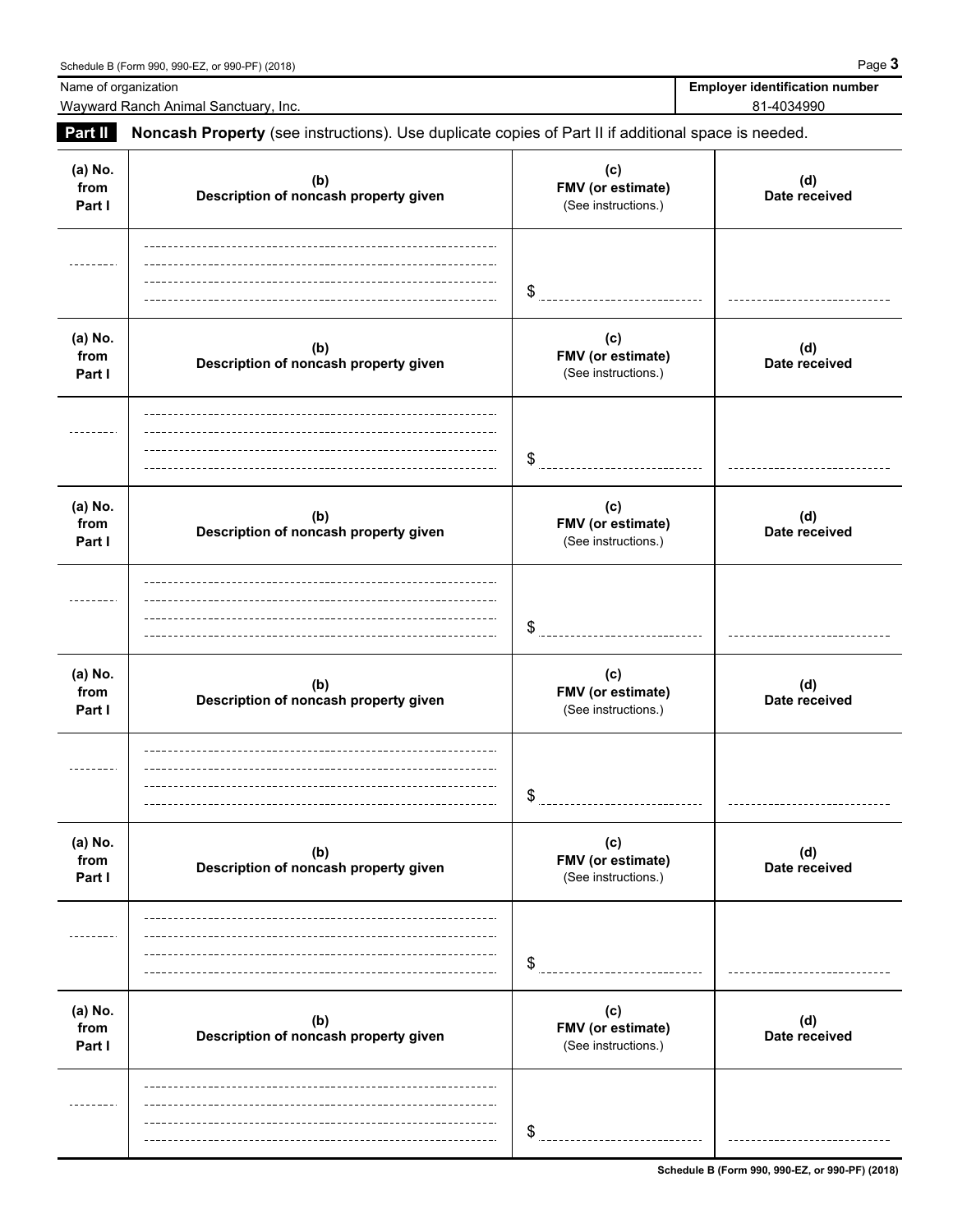| Name of organization |                                                                                                                                                                                                                                  |  |                                  |  | <b>Employer identification number</b>    |
|----------------------|----------------------------------------------------------------------------------------------------------------------------------------------------------------------------------------------------------------------------------|--|----------------------------------|--|------------------------------------------|
| Part III             | Wayward Ranch Animal Sanctuary, Inc.                                                                                                                                                                                             |  |                                  |  | 81-4034990                               |
|                      | Exclusively religious, charitable, etc., contributions to organizations described in section 501(c)(7), (8), or<br>(10) that total more than \$1,000 for the year from any one contributor. Complete columns (a) through (e) and |  |                                  |  |                                          |
|                      | the following line entry. For organizations completing Part III, enter the total of exclusively religious, charitable, etc.,                                                                                                     |  |                                  |  |                                          |
|                      | contributions of \$1,000 or less for the year. (Enter this information once. See instructions.)                                                                                                                                  |  |                                  |  | $\bf{0}$                                 |
|                      | Use duplicate copies of Part III if additional space is needed.                                                                                                                                                                  |  |                                  |  |                                          |
| $(a)$ No.            |                                                                                                                                                                                                                                  |  |                                  |  |                                          |
| from<br>Part I       | (b) Purpose of gift                                                                                                                                                                                                              |  | (c) Use of gift                  |  | (d) Description of how gift is held      |
|                      |                                                                                                                                                                                                                                  |  |                                  |  |                                          |
|                      |                                                                                                                                                                                                                                  |  |                                  |  |                                          |
|                      |                                                                                                                                                                                                                                  |  |                                  |  |                                          |
|                      |                                                                                                                                                                                                                                  |  |                                  |  |                                          |
|                      |                                                                                                                                                                                                                                  |  | (e) Transfer of gift             |  |                                          |
|                      |                                                                                                                                                                                                                                  |  |                                  |  |                                          |
|                      | Transferee's name, address, and ZIP + 4                                                                                                                                                                                          |  |                                  |  | Relationship of transferor to transferee |
|                      |                                                                                                                                                                                                                                  |  |                                  |  |                                          |
|                      |                                                                                                                                                                                                                                  |  |                                  |  |                                          |
|                      | For. Prov.<br>Country                                                                                                                                                                                                            |  |                                  |  |                                          |
| (a) No.<br>from      | (b) Purpose of gift                                                                                                                                                                                                              |  | (c) Use of gift                  |  | (d) Description of how gift is held      |
| Part I               |                                                                                                                                                                                                                                  |  |                                  |  |                                          |
|                      | ______________________________________                                                                                                                                                                                           |  | -------------------------------- |  |                                          |
|                      |                                                                                                                                                                                                                                  |  |                                  |  |                                          |
|                      |                                                                                                                                                                                                                                  |  |                                  |  |                                          |
|                      | (e) Transfer of gift                                                                                                                                                                                                             |  |                                  |  |                                          |
|                      |                                                                                                                                                                                                                                  |  |                                  |  |                                          |
|                      | Transferee's name, address, and ZIP + 4                                                                                                                                                                                          |  |                                  |  | Relationship of transferor to transferee |
|                      |                                                                                                                                                                                                                                  |  |                                  |  |                                          |
|                      |                                                                                                                                                                                                                                  |  |                                  |  |                                          |
|                      |                                                                                                                                                                                                                                  |  |                                  |  |                                          |
| $(a)$ No.            | For. Prov.<br>Country                                                                                                                                                                                                            |  |                                  |  |                                          |
| from<br>Part I       | (b) Purpose of gift                                                                                                                                                                                                              |  | (c) Use of gift                  |  | (d) Description of how gift is held      |
|                      |                                                                                                                                                                                                                                  |  |                                  |  |                                          |
|                      |                                                                                                                                                                                                                                  |  |                                  |  |                                          |
|                      |                                                                                                                                                                                                                                  |  |                                  |  |                                          |
|                      |                                                                                                                                                                                                                                  |  |                                  |  |                                          |
|                      | (e) Transfer of gift                                                                                                                                                                                                             |  |                                  |  |                                          |
|                      | Transferee's name, address, and ZIP + 4                                                                                                                                                                                          |  |                                  |  | Relationship of transferor to transferee |
|                      |                                                                                                                                                                                                                                  |  |                                  |  |                                          |
|                      |                                                                                                                                                                                                                                  |  |                                  |  |                                          |
|                      |                                                                                                                                                                                                                                  |  |                                  |  |                                          |
|                      | For. Prov.<br>Country                                                                                                                                                                                                            |  |                                  |  |                                          |
| (a) No.<br>from      | (b) Purpose of gift                                                                                                                                                                                                              |  | (c) Use of gift                  |  | (d) Description of how gift is held      |
| Part I               |                                                                                                                                                                                                                                  |  |                                  |  |                                          |
|                      |                                                                                                                                                                                                                                  |  |                                  |  |                                          |
|                      |                                                                                                                                                                                                                                  |  |                                  |  |                                          |
|                      |                                                                                                                                                                                                                                  |  |                                  |  |                                          |
|                      |                                                                                                                                                                                                                                  |  | (e) Transfer of gift             |  |                                          |
|                      |                                                                                                                                                                                                                                  |  |                                  |  |                                          |
|                      | Transferee's name, address, and ZIP + 4                                                                                                                                                                                          |  |                                  |  | Relationship of transferor to transferee |
|                      |                                                                                                                                                                                                                                  |  |                                  |  |                                          |
|                      |                                                                                                                                                                                                                                  |  |                                  |  |                                          |
|                      | For. Prov.<br>Country                                                                                                                                                                                                            |  |                                  |  |                                          |
|                      |                                                                                                                                                                                                                                  |  |                                  |  |                                          |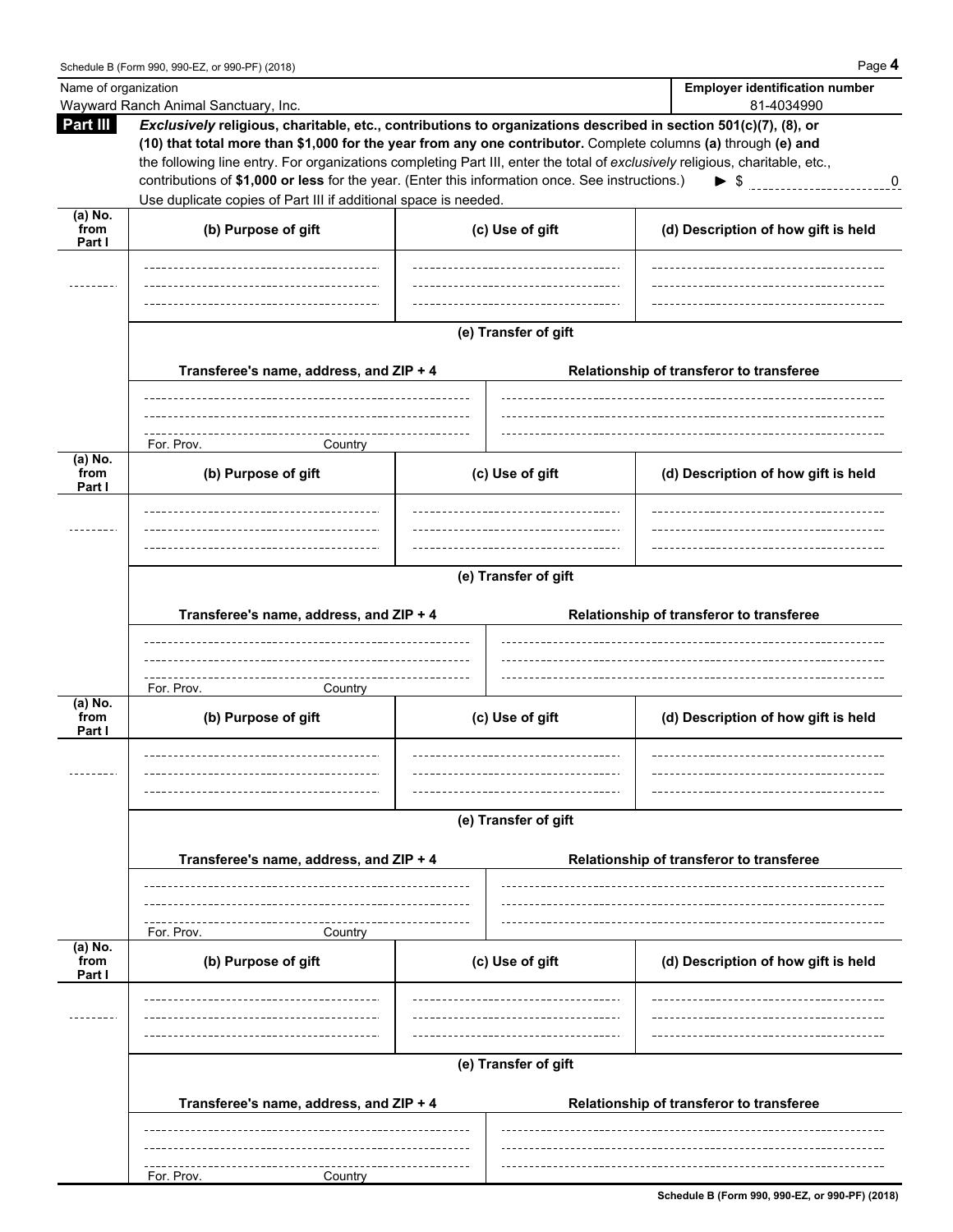# **SCHEDULE O Supplemental Information to Form 990 or 990-EZ** OMB No. 1545-0047

**(Form 990 or 990-EZ) Complete to provide information for responses to specific questions on Form 990 or 990-EZ or to provide any additional information.** ▶ Attach to Form 990 or 990-EZ. **Open to Public** 

**Go to** *www.irs.gov/Form990* **for the latest information. Inspection**



| Department of the Treasury<br>Internal Revenue Service | ▶<br>Go to www.irs.gov/Form990 for the latest information.                            |                                       | Inspection       |
|--------------------------------------------------------|---------------------------------------------------------------------------------------|---------------------------------------|------------------|
| Name of the organization                               |                                                                                       | <b>Employer identification number</b> |                  |
| Wayward Ranch Animal Sanctuary, Inc.                   |                                                                                       | 81-4034990                            |                  |
|                                                        |                                                                                       |                                       |                  |
|                                                        | Form 990-EZ, Part I, Line 16, Other Expenses: Equipment rental and maintenance: 2,500 |                                       |                  |
|                                                        |                                                                                       |                                       |                  |
|                                                        | Form 990-EZ, Part I, Line 16, Other Expenses: Supplies: 3,019                         |                                       |                  |
|                                                        |                                                                                       |                                       |                  |
|                                                        | Form 990-EZ, Part I, Line 16, Other Expenses: Bank Fees: 303                          |                                       |                  |
|                                                        |                                                                                       |                                       |                  |
|                                                        | Form 990-EZ, Part I, Line 16, Other Expenses: Farrier Services: 584                   |                                       |                  |
|                                                        |                                                                                       |                                       |                  |
|                                                        | Form 990-EZ, Part I, Line 16, Other Expenses: Hay and Feed: 2,335                     |                                       |                  |
|                                                        |                                                                                       |                                       |                  |
|                                                        | Form 990-EZ, Part I, Line 16, Other Expenses: Veterinary Services: 9,557              |                                       |                  |
|                                                        |                                                                                       |                                       |                  |
|                                                        | Form 990-EZ, Part I, Line 16, Other Expenses: Miscellaneous: 1,372                    |                                       |                  |
|                                                        |                                                                                       |                                       |                  |
|                                                        |                                                                                       |                                       |                  |
|                                                        |                                                                                       |                                       |                  |
|                                                        |                                                                                       |                                       |                  |
|                                                        |                                                                                       |                                       |                  |
|                                                        |                                                                                       |                                       |                  |
|                                                        |                                                                                       |                                       |                  |
|                                                        |                                                                                       |                                       |                  |
|                                                        |                                                                                       |                                       |                  |
|                                                        |                                                                                       |                                       |                  |
|                                                        |                                                                                       |                                       |                  |
|                                                        |                                                                                       |                                       |                  |
|                                                        |                                                                                       |                                       |                  |
|                                                        |                                                                                       |                                       |                  |
|                                                        |                                                                                       |                                       |                  |
|                                                        |                                                                                       |                                       |                  |
|                                                        |                                                                                       |                                       |                  |
|                                                        |                                                                                       |                                       |                  |
|                                                        |                                                                                       |                                       |                  |
|                                                        |                                                                                       |                                       |                  |
|                                                        |                                                                                       |                                       | ---------------- |
|                                                        |                                                                                       |                                       |                  |
|                                                        |                                                                                       |                                       |                  |
|                                                        |                                                                                       |                                       |                  |
|                                                        |                                                                                       |                                       |                  |
|                                                        |                                                                                       |                                       |                  |
|                                                        |                                                                                       |                                       |                  |
|                                                        |                                                                                       |                                       |                  |
|                                                        |                                                                                       |                                       |                  |
|                                                        |                                                                                       |                                       |                  |
|                                                        |                                                                                       |                                       |                  |
|                                                        |                                                                                       |                                       |                  |
|                                                        |                                                                                       |                                       |                  |
|                                                        |                                                                                       |                                       |                  |